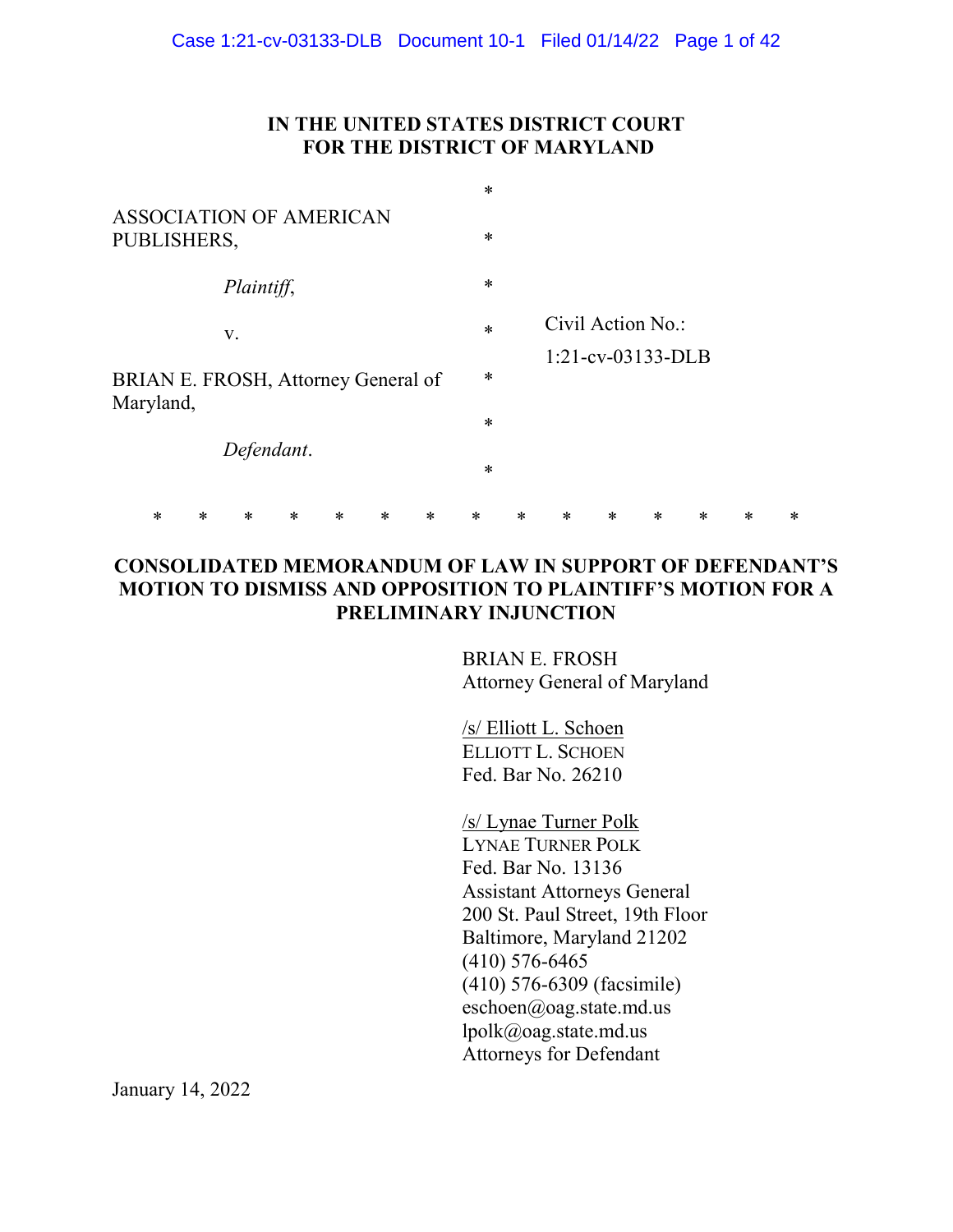# **TABLE OF CONTENTS**

# **Page**

| I. | THE ASSOCIATION IS NOT ENTITLED TO INJUNCTIVE |                                                                      |                                                              |  |  |  |  |  |  |
|----|-----------------------------------------------|----------------------------------------------------------------------|--------------------------------------------------------------|--|--|--|--|--|--|
|    | A.                                            |                                                                      | The Association Has Not Shown a Likelihood of Success on the |  |  |  |  |  |  |
|    |                                               | 1.                                                                   | The Maryland Act Is Not Expressly Preempted by the U.S.      |  |  |  |  |  |  |
|    |                                               | 2.                                                                   | The Maryland Act Is Not Preempted Based on Conflict with     |  |  |  |  |  |  |
|    | <b>B.</b>                                     | The Association Has Not Shown That It Will Suffer Irreparable        |                                                              |  |  |  |  |  |  |
|    | $\mathcal{C}$ .                               | The Association Has Not Shown that the Balance of Equities Is in Its |                                                              |  |  |  |  |  |  |
| Π. |                                               |                                                                      | THE MARYLAND ACT DOES NOT VIOLATE THE DORMANT COMMERCE       |  |  |  |  |  |  |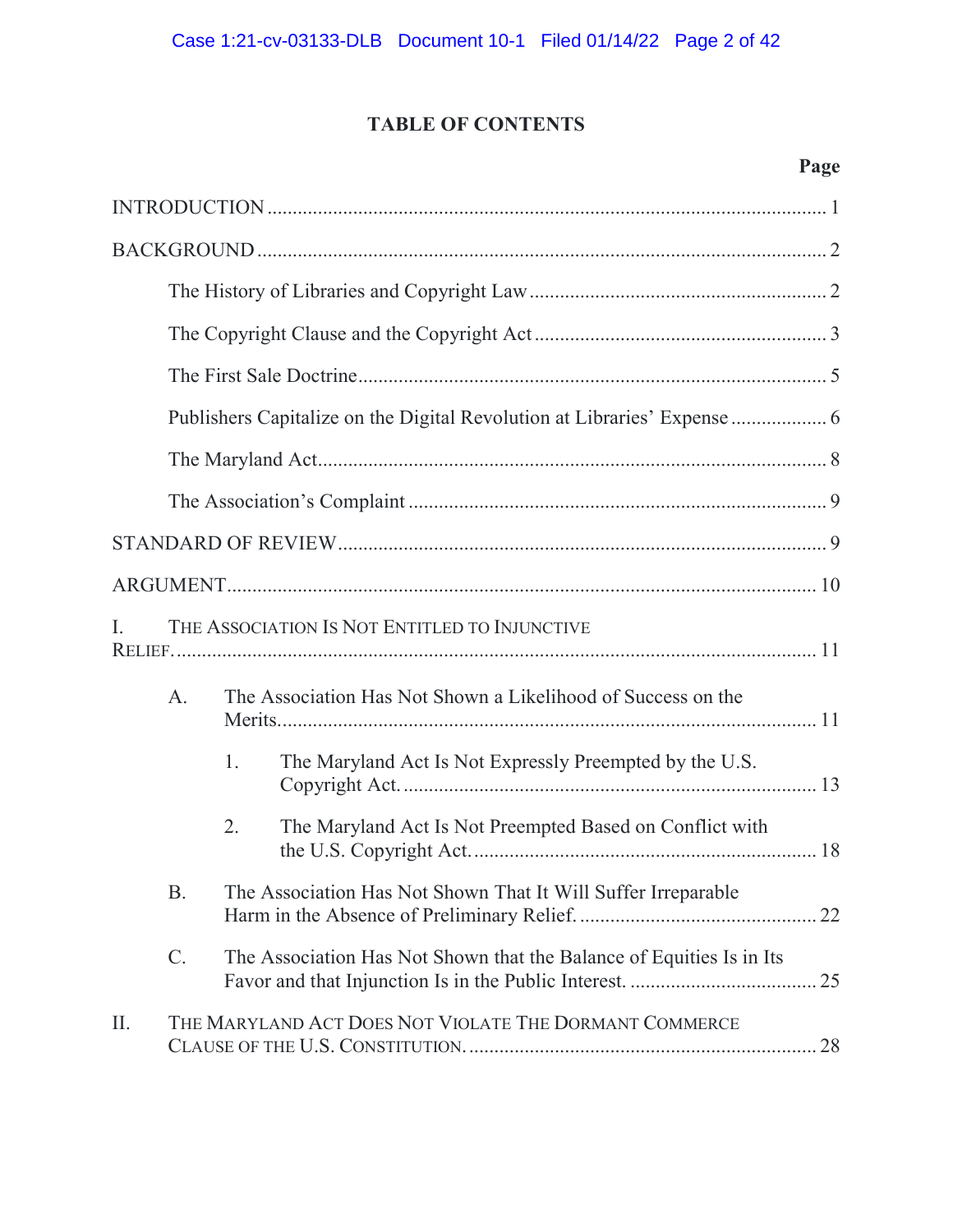| Ш. | THE MARYLAND ACT DOES NOT VIOLATE THE DUE PROCESS CLAUSE OF THE U.S. |                                                                           |  |  |  |  |  |  |
|----|----------------------------------------------------------------------|---------------------------------------------------------------------------|--|--|--|--|--|--|
|    | $\mathsf{A}$ .                                                       | The Phrase "Reasonable Terms" Is Not Unconstitutionally Vague 30          |  |  |  |  |  |  |
|    | B.                                                                   | Public Libraries in the Act are the City and County Public Libraries.  32 |  |  |  |  |  |  |
|    | $\mathbf{C}$ .                                                       | The Act Relies Upon the Maryland Consumer Protection Act for              |  |  |  |  |  |  |
|    |                                                                      |                                                                           |  |  |  |  |  |  |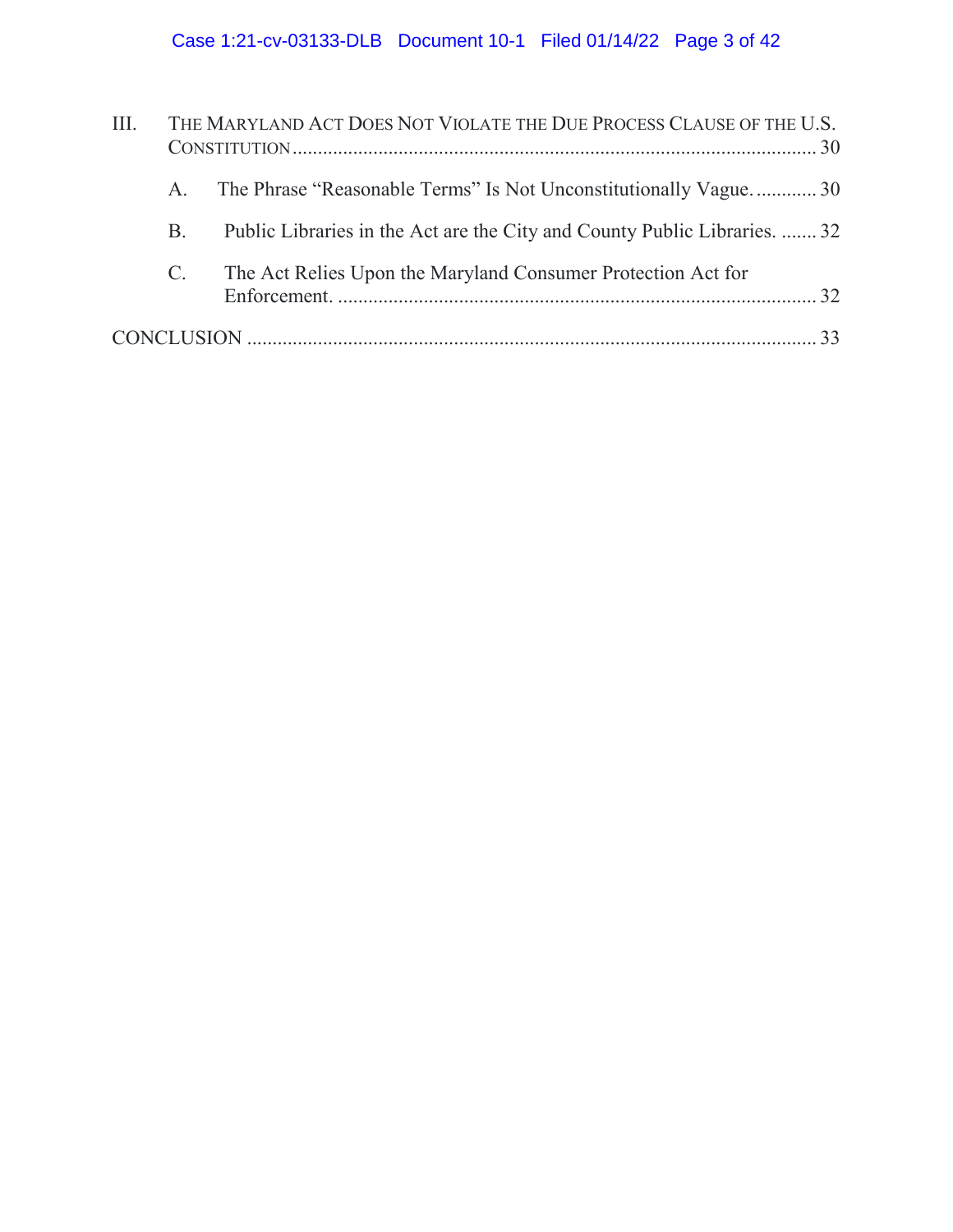# **TABLE OF AUTHORITIES**

## **Cases**

| Allied Artists Pictures Corp. v. Rhodes, 496 F. Supp. 408 (S.D. Ohio 1980) passim |  |
|-----------------------------------------------------------------------------------|--|
| Antietam Battlefield KOA v. Hogan, 461 F. Supp. 3d 214 (D. Md. 2020)              |  |
|                                                                                   |  |
|                                                                                   |  |
|                                                                                   |  |
|                                                                                   |  |
|                                                                                   |  |
|                                                                                   |  |
| Colon Health Ctrs. of Am., LLC v. Hazel, 813 F.3d 145 (4th Cir. 2016) 28, 29      |  |
|                                                                                   |  |
|                                                                                   |  |
|                                                                                   |  |
|                                                                                   |  |
| Estate Constr. Co. v. Miller & Smith Holding Co., 14 F.3d 213 (4th Cir. 1994)  10 |  |
|                                                                                   |  |
|                                                                                   |  |
|                                                                                   |  |
|                                                                                   |  |
| Huron Portland Cement Co. v. City of Detroit, Mich., 362 U.S. 440 (1960)  13      |  |
|                                                                                   |  |
|                                                                                   |  |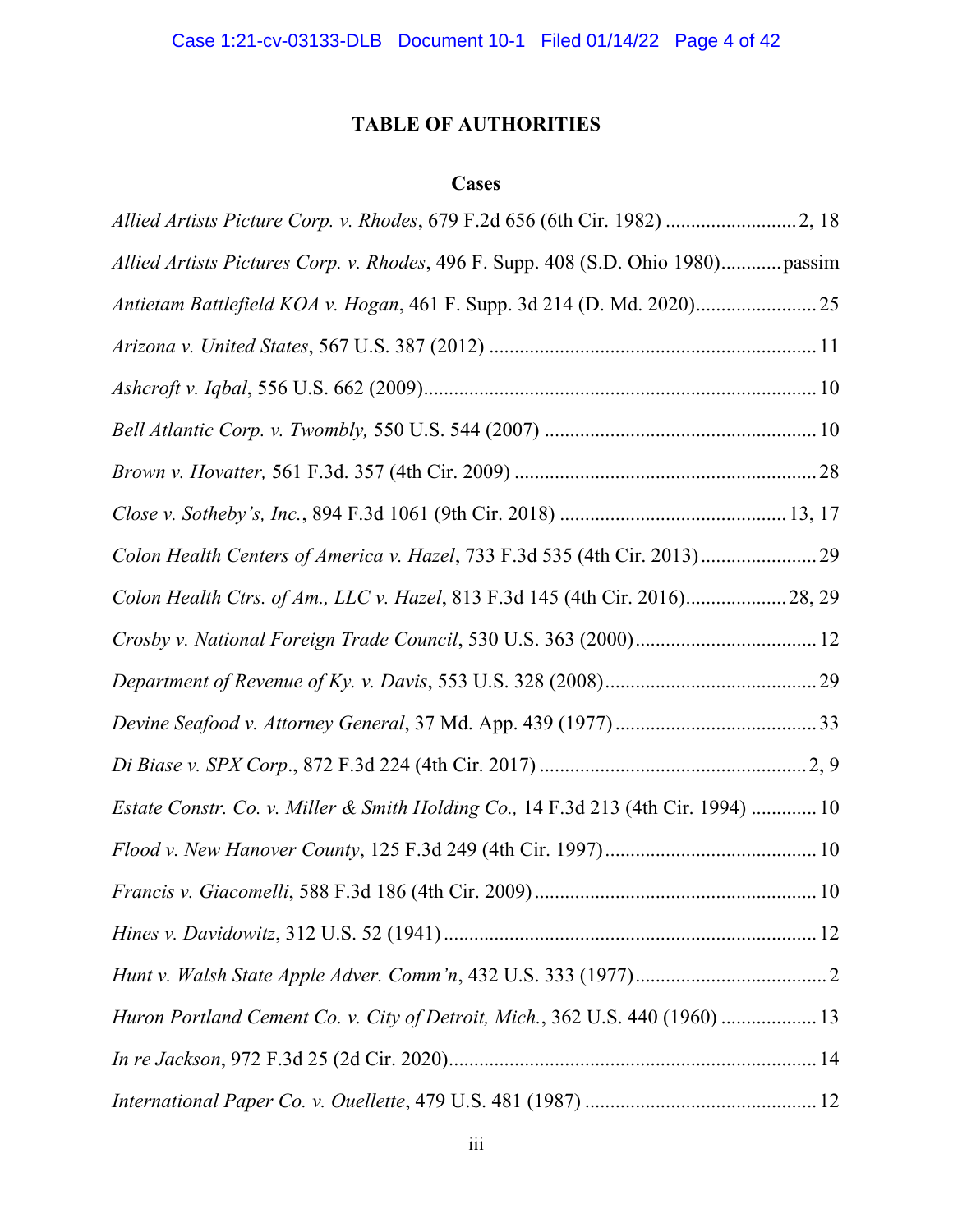| Just Puppies, Inc. v. Frosh, 2021 WL 4594630 (D. Md. Oct. 6, 2021) 22, 28, 29                         |
|-------------------------------------------------------------------------------------------------------|
|                                                                                                       |
|                                                                                                       |
| Leaders of a Beautiful Struggle v. Baltimore Police Dep't, 2 F.4th 330 (4th Cir. 2021). 22,<br>27, 28 |
|                                                                                                       |
|                                                                                                       |
|                                                                                                       |
| Maryland Highways Contractors Ass'n, Inc. v. State of Md., 933 F.2d 1246 (4th Cir.                    |
| Merrill Lynch, Pierce, Fenner & Smith v. Ware, 414 U.S. 117 (1973)  12                                |
| Murphy v. Nat'l Collegiate Athletic Assn., 138 S. Ct. 1461 (2018) 12                                  |
| Nat'l City Bank of Indiana v. Turnbaugh, 367 F. Supp 2d 805 (D. Md. 2005) 27                          |
| Nat'l City Bank of Indiana v. Turnbaugh, 463 F.3d 325 (4th Cir. 2006) 27                              |
| Oregon Waste Systems, Inc. v. Department of Envtl. Quality of State of Oregon, 511 U.S.               |
| Orson, Inc. v. Miramax Film Corp., 189 F.3d 377 (3d Cir. 1999) 18, 20, 21                             |
| Pacific Gas & Elec. Co. v. State Energy Res. Conservation and Dev. Comm'n, 461 U.S.                   |
|                                                                                                       |
| Poder in Action v. City of Phoenix, 481 F. Supp. 3d 962 (D. Ariz. 2020)22, 23, 24, 25                 |
|                                                                                                       |
|                                                                                                       |
|                                                                                                       |
|                                                                                                       |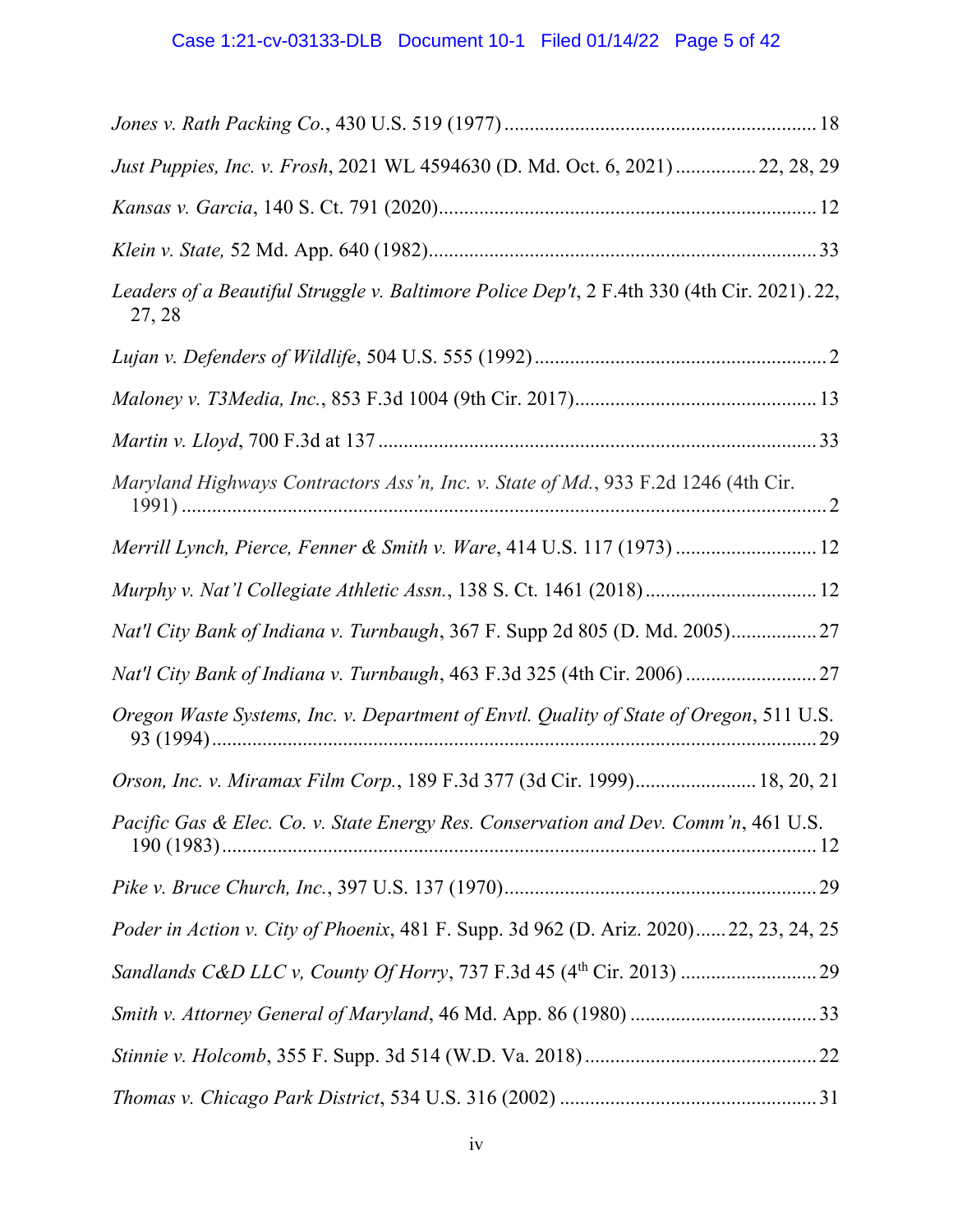| United States ex re. Berge v. Board of Trustees of the Univ. Al., 104 F.3d 1453 (4th Cir. |
|-------------------------------------------------------------------------------------------|
|                                                                                           |
|                                                                                           |
| United States v. Microsoft Corp., No. CIV. A. 98-1232-TPJ, 1998 WL 614485 (D.D.C.         |
| United States v. Terminal R.R. Ass'n of St. Louis, 224 U.S. 383 (1912)  31                |
|                                                                                           |
|                                                                                           |
|                                                                                           |
|                                                                                           |
|                                                                                           |
|                                                                                           |
|                                                                                           |

# **Constitutional Provisions**

|--|--|

## **Statutes**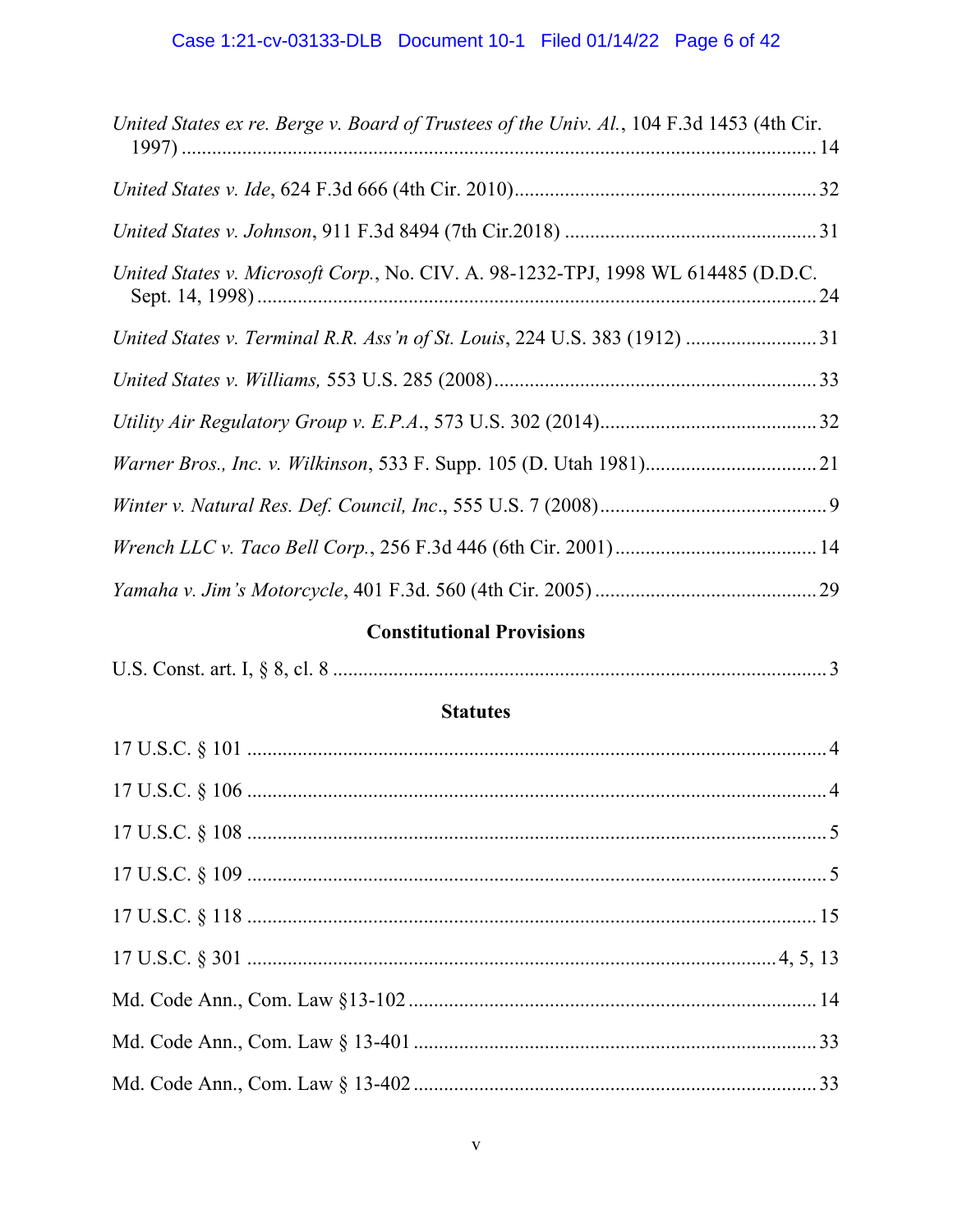# Case 1:21-cv-03133-DLB Document 10-1 Filed 01/14/22 Page 7 of 42

# **Rules**

|--|--|

## **Miscellaneous**

| Ariel Katz, Copyright, Exhaustion, and the Role of Libraries in the Ecosystem of       |  |
|----------------------------------------------------------------------------------------|--|
| Eric B. Easton, Patent, Copyright, Trade Secret, Right of Publicity, Trademark         |  |
|                                                                                        |  |
| Notes of the Committee on the Judiciary, House Report No. 94-1476, 94th Cong., 2d      |  |
| Rachel Ann Geist, A "License to Read": The Effect of E-Books on Publishers, Libraries, |  |
|                                                                                        |  |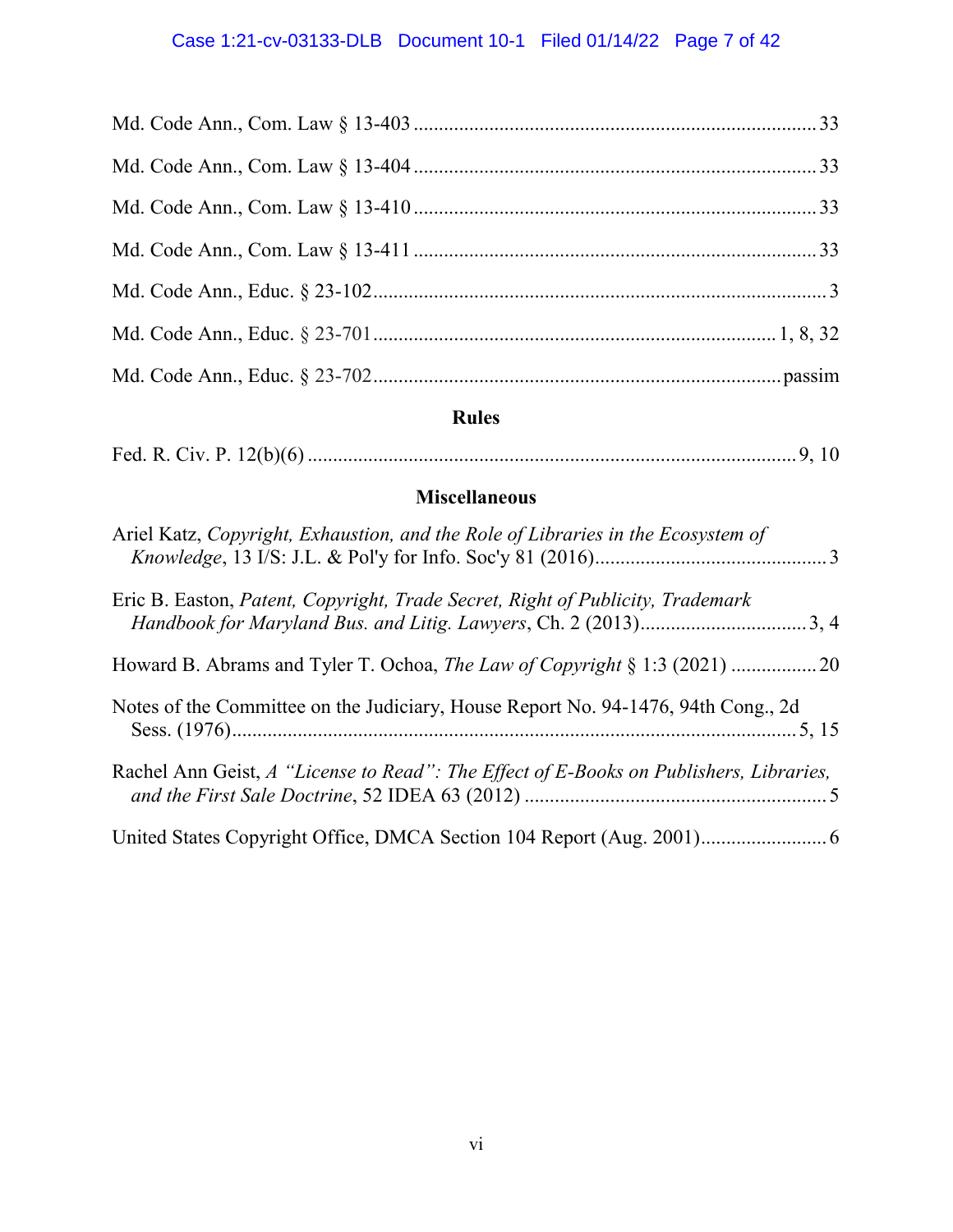#### **INTRODUCTION**

This case is not about copyright protection—it is about the unfair and discriminatory trade practices of publishers at the expense of public libraries. Many publishers have exploited the rapid advancement of digital technology to discriminate against public libraries when licensing e-books and audiobooks. A public library can purchase as many print books as it deems necessary, at the same time and price as members of the general public, and lend those print books to its patrons under the "first sale" doctrine, which allows them to do so without having to pay for the privilege. But the proliferation of digital media has outpaced the first sale doctrine, and publishers have capitalized on this loophole through both price discrimination against public libraries and withholding from public libraries access to e-books and audiobooks, to the detriment of library patrons. Technology has enabled publishers to create two classes of customers—those who can afford to buy electronic literary products and public libraries who serve those who cannot—while charging the latter substantially more for the same product. The historical balance between publishers' commercial motives and public libraries' role in providing fair access to literature and information to benefit all members of the public has been lost.

Chapter 411, Laws of Maryland, which is codified in Maryland Annotated Code, Education Article §§ 23-701 and 23-702 (hereinafter the "Maryland Act") does not infringe on the rights of copyright holders or otherwise interfere with the intent and purpose of the Copyright Act. The Copyright Act allows state legislation with respect to "activities violating legal or equitable rights that are not equivalent to any of the exclusive rights within the general scope of copyright as specified in section 106." *Allied Artists Pictures*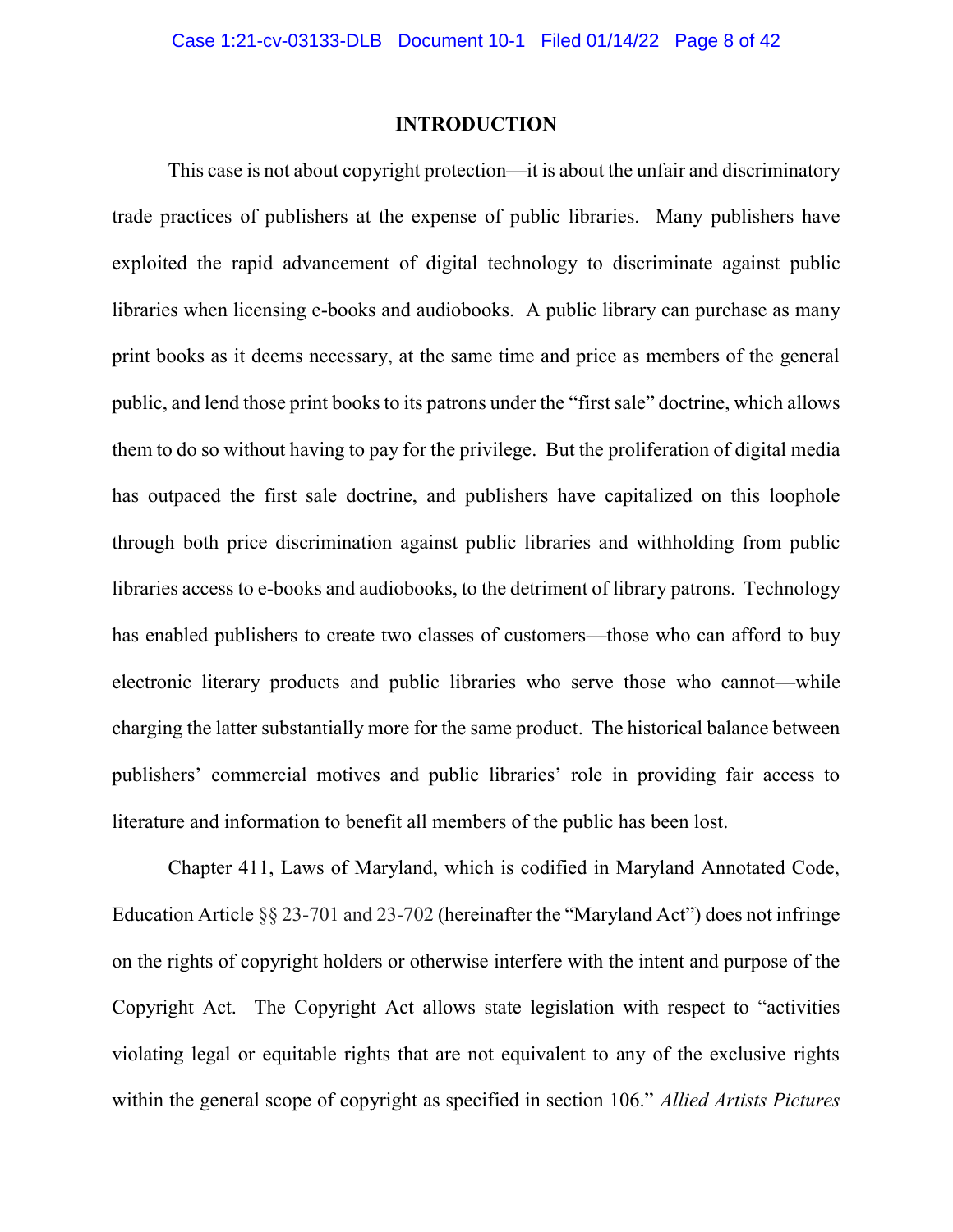#### Case 1:21-cv-03133-DLB Document 10-1 Filed 01/14/22 Page 9 of 42

*Corp. v. Rhodes* ("*Allied Artists I*"), 496 F. Supp. 408, 443 (S.D. Ohio 1980), *aff'd in part, remanded in part sub nom. Allied Artists Picture Corp. v. Rhodes* ("*Allied Artists II*"), 679 F.2d 656 (6th Cir. 1982). Publishers are still able to control their licensing schemes in Maryland within the framework set out in the state law. Federal law does not preempt Maryland's effort to rectify an unfair trade practice and advances the non-commercial purposes of public libraries.

On December 9, 2021, Plaintiff, an association of publishers<sup>1</sup> filed a complaint against the Maryland Attorney General and, on December 17, 2021, moved for preliminary injunction, seeking to enjoin enforcement of the Maryland Act. For the reasons stated below, the complaint fails to state a claim upon which relief may be granted and should be dismissed as to all counts. The Association also fails to meet its burden to prove all four required factors to justify a preliminary injunction; thus, it should be denied. *Di Biase v. SPX Corp*., 872 F.3d 224, 230 (4th Cir. 2017).

#### **BACKGROUND**

#### **The History of Libraries and Copyright Law**

 $\overline{a}$ 

"[L]ibraries stimulate awareness and understanding of critical social issues, and assist individuals in reaching their highest potential for self-development." Md. Code

 $<sup>1</sup>$  The Association has asserted standing to sue in this matter based solely on its status</sup> as an association representing its members. Associational standing relies on a number of factual determinations. *See Hunt v. Walsh State Apple Adver. Comm'n*, 432 U.S. 333 (1977); *Lujan v. Defenders of Wildlife*, 504 U.S. 555 (1992); *Maryland Highways Contractors Ass'n, Inc. v. State of Md.*, 933 F.2d 1246 (4th Cir. 1991). These factual determinations can only be made by the court after discovery is completed and evidence is introduced in this matter. Therefore, Defendant seeks to preserve this issue until discovery is completed.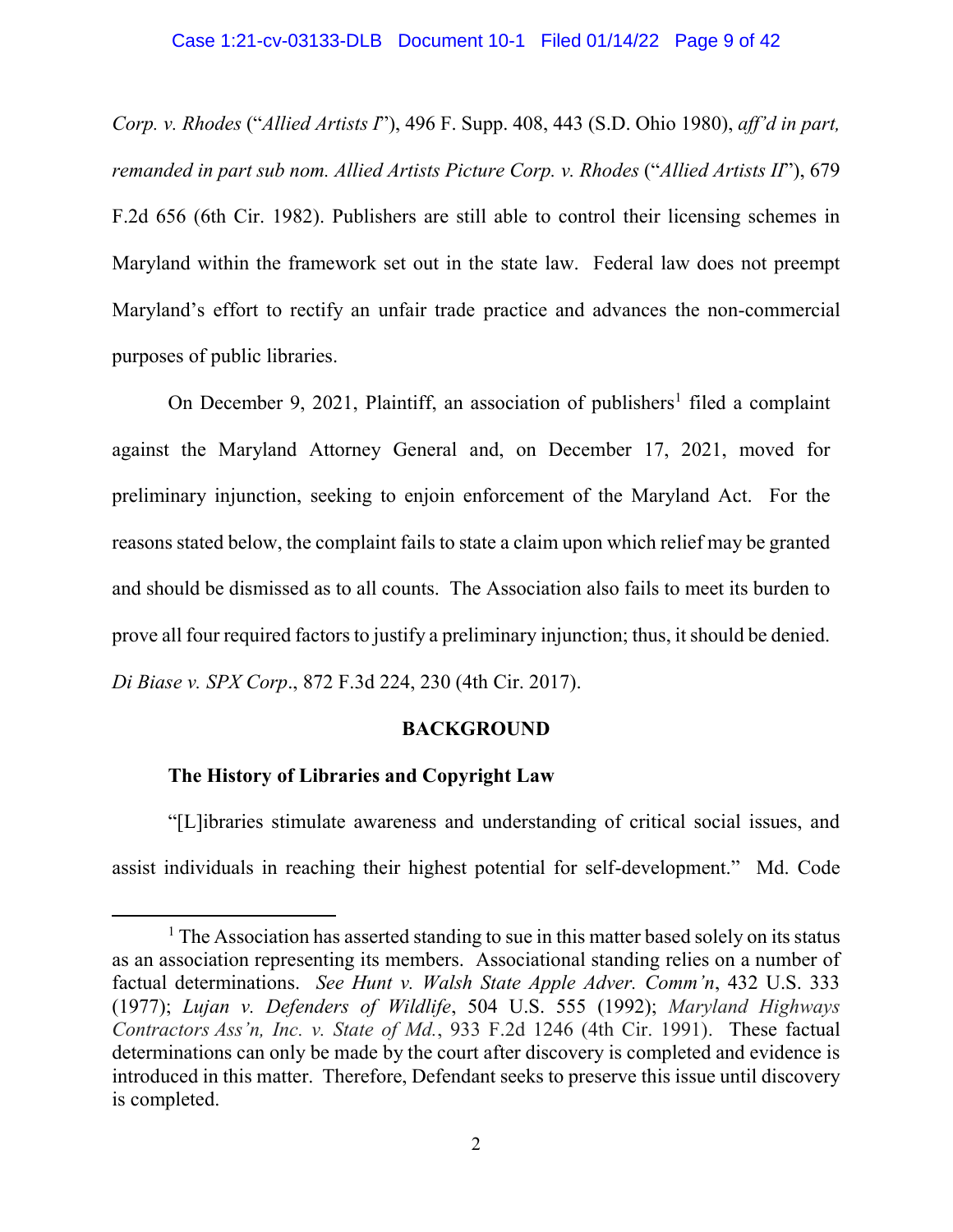#### Case 1:21-cv-03133-DLB Document 10-1 Filed 01/14/22 Page 10 of 42

Ann., Educ. § 23-102. Section 23-102 codifies the continued development of library services as Maryland policy to provide the widest possible access to information resources and ensure more effective and economical services to its patrons. *Id*.

Libraries, with the purpose of collecting knowledge and promoting education that is perpetually integral to societal progress, have historically been granted a privileged status regarding copyright. *See* Ariel Katz, *Copyright, Exhaustion, and the Role of Libraries in the Ecosystem of Knowledge*, 13 I/S: J.L. & Pol'y for Info. Soc'y 81, 85 (2016) (describing the requirement of the first copyright Act, the British Statute of Anne, that copyrighted books be delivered to libraries and its mechanism for controlling the prices of books deemed to be "too high and unreasonable"); *see also* Eric B. Easton, *Patent, Copyright, Trade Secret, Right of Publicity, Trademark Handbook for Maryland Bus. and Litig. Lawyers*, Ch. 2, 2 (2013) ("*Trademark Handbook*") (explaining how the Statute of Anne served as a framework for early American copyright laws and the first iteration of the Copyright Act).

#### **The Copyright Clause and the Copyright Act**

The Copyright Clause of the Constitution provides the basis of authority for American Copyright Law: "The Congress shall have Power . . . . To promote the Progress of Science and useful Arts, by securing for limited Times to Authors and Inventors the exclusive Right to their respective Writings and Discoveries[.]" U.S. Const. art. I, § 8, cl. 8. This constitutional charge is not unlimited, however, and is tempered by social and economic consequences.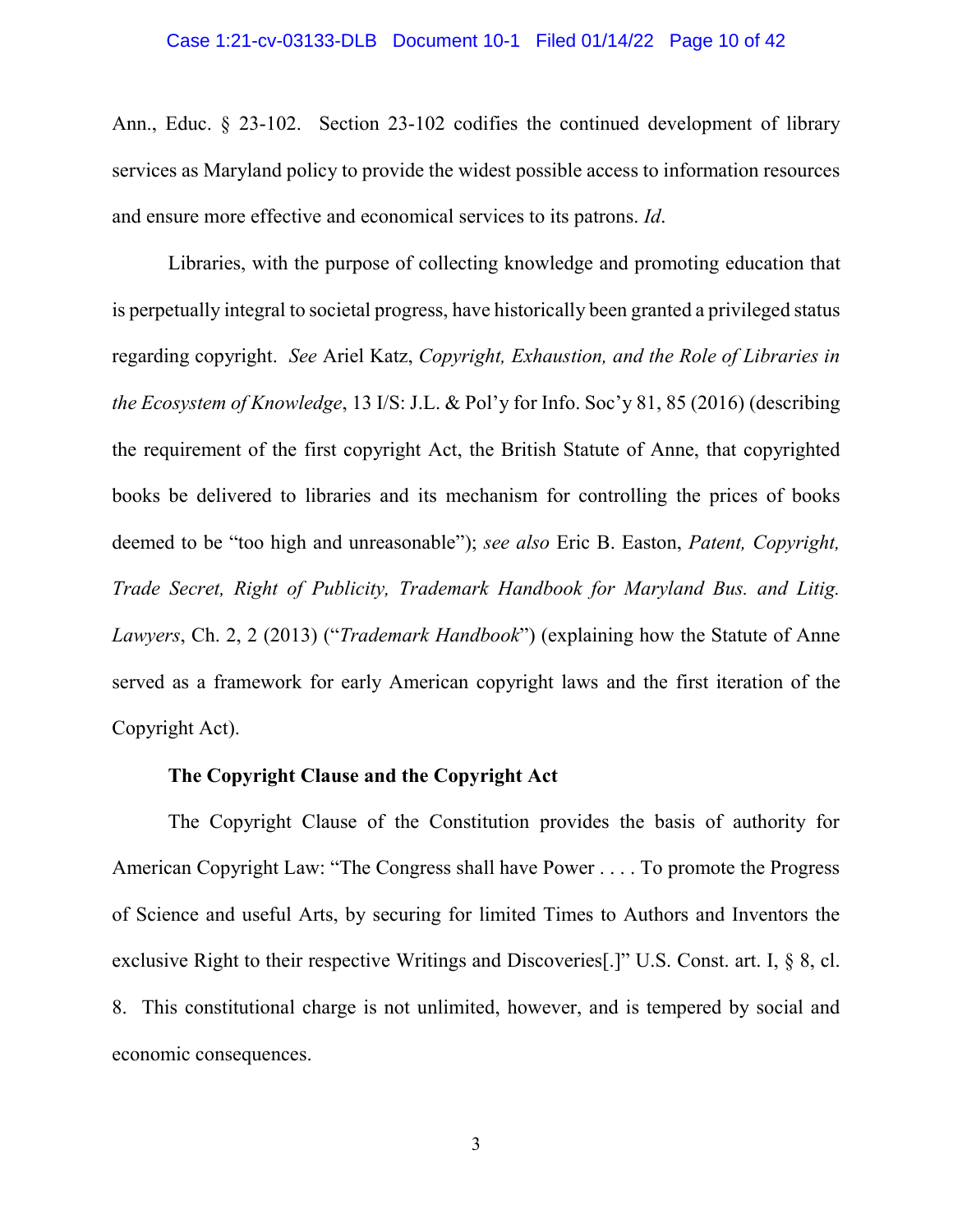First passed in 1790, the Copyright Act went through several amendments and major revisions before the current statute, codified in 17 U.S.C. §§ 101 *et seq.*, was enacted in 1976. *See* Eric B. Easton, *Trademark Handbook*, Ch. 2, 2. The Copyright Act of 1976 included an express preemption clause in 17 U.S.C. § 301(a): "all legal or equitable rights that are equivalent to any of the exclusive rights within the general scope of copyright as specified by section 106 . . . and come within the subject matter of copyright as specified by sections 102 and 103 . . . are governed exclusively by this title." The exclusive rights specified in  $\S$  106 include, among other rights, the right, "to reproduce . . . [.] prepare derivative works . . . [, and] distribute copies . . . of the copyrighted work to the public by sale or other transfer of ownership, or by rental, lease, or lending[,]" as well as to perform and display the work publicly. 17 U.S.C. § 106. A separate provision of the Act, however, clarifies that a state may regulate "activities violating legal or equitable rights that are *not* equivalent to any of the exclusive rights within the general scope of copyright as specified by section 106[.]" 17 U.S.C. § 301(b)(3) (emphasis added).

The legislative history reflects that Congress saw the Copyright Act as a balancing of competing interests. On one hand, the Act prohibited states from establishing their own copyright regimes, to prevent the development of a multitude of state copyright schemes. The legislative history reveals that this preemptive intent was "stated in the clearest and most unequivocal language possible, so as to foreclose any conceivable misinterpretation of its unqualified intention that Congress shall act preemptively, and to avoid the development of any vague borderline areas between State and Federal protection." Notes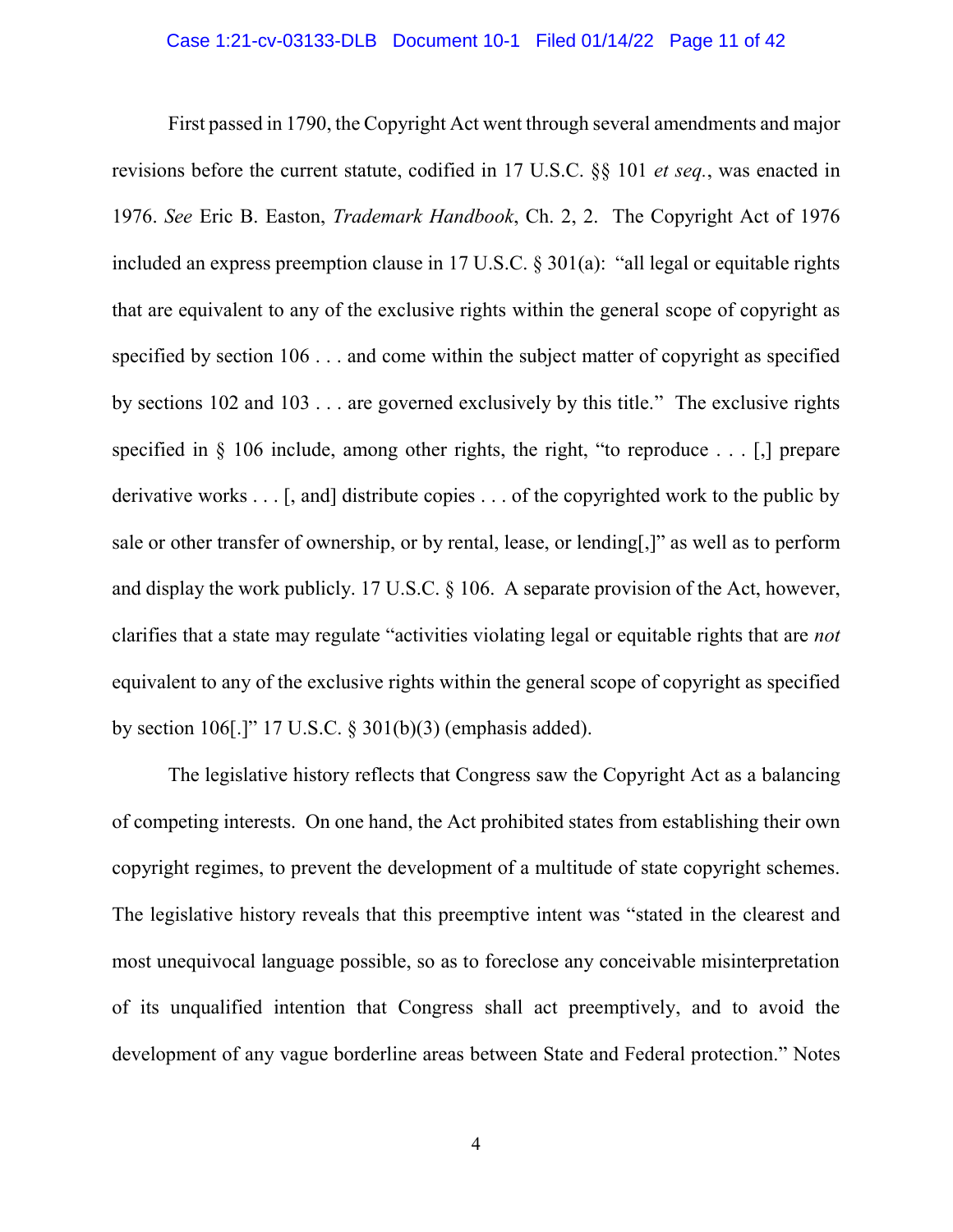#### Case 1:21-cv-03133-DLB Document 10-1 Filed 01/14/22 Page 12 of 42

of the Committee on the Judiciary, House Report No. 94-1476, 94th Cong., 2d Sess., at 130 (1976), *reprinted in* 1976 U.S.C.C.A.N. 5659, 5746.

At the same time, however, the legislative history also notes how § 301(b) "represents the obverse of subsection (a). It sets out, in broad terms and without necessarily being exhaustive, some of the principal areas of protection that preemption would not prevent the States from protecting," including violations of rights not equivalent to any exclusive rights under copyright as stated in subsection (3). *Id*. at 131. The House Report states that "rights and remedies that are different in nature from the rights comprised in a copyright . . . may continue to be protected under State common law or statute." *Id*. at 132.

#### **The First Sale Doctrine**

Congress has afforded special protections to libraries. Libraries may reproduce and distribute copies for preservation, replace damaged or missing copies, and acquire otherwise inaccessible works through interlibrary loans. *See* 17 U.S.C. § 108. But the lifeblood of libraries is the "first sale" doctrine. That judge-made rule, codified in the Copyright Act, 17 U.S.C. § 109, entitles "[a] library that has acquired ownership of a copy is entitled to lend it under any conditions it chooses to impose." House Report No. 94- 1476, at 79. Together, these protections ensured the economic sustainability of libraries. They allowed for secondary markets, including donors and secondhand booksellers, and prevented publishers from engaging in price discrimination against libraries, while also spreading the cost of each book over numerous uses through the life of the physical copy of the work. *See* Rachel Ann Geist, *A "License to Read": The Effect of E-Books on Publishers, Libraries, and the First Sale Doctrine*, 52 IDEA 63, 72-73 (2012). In 2001, as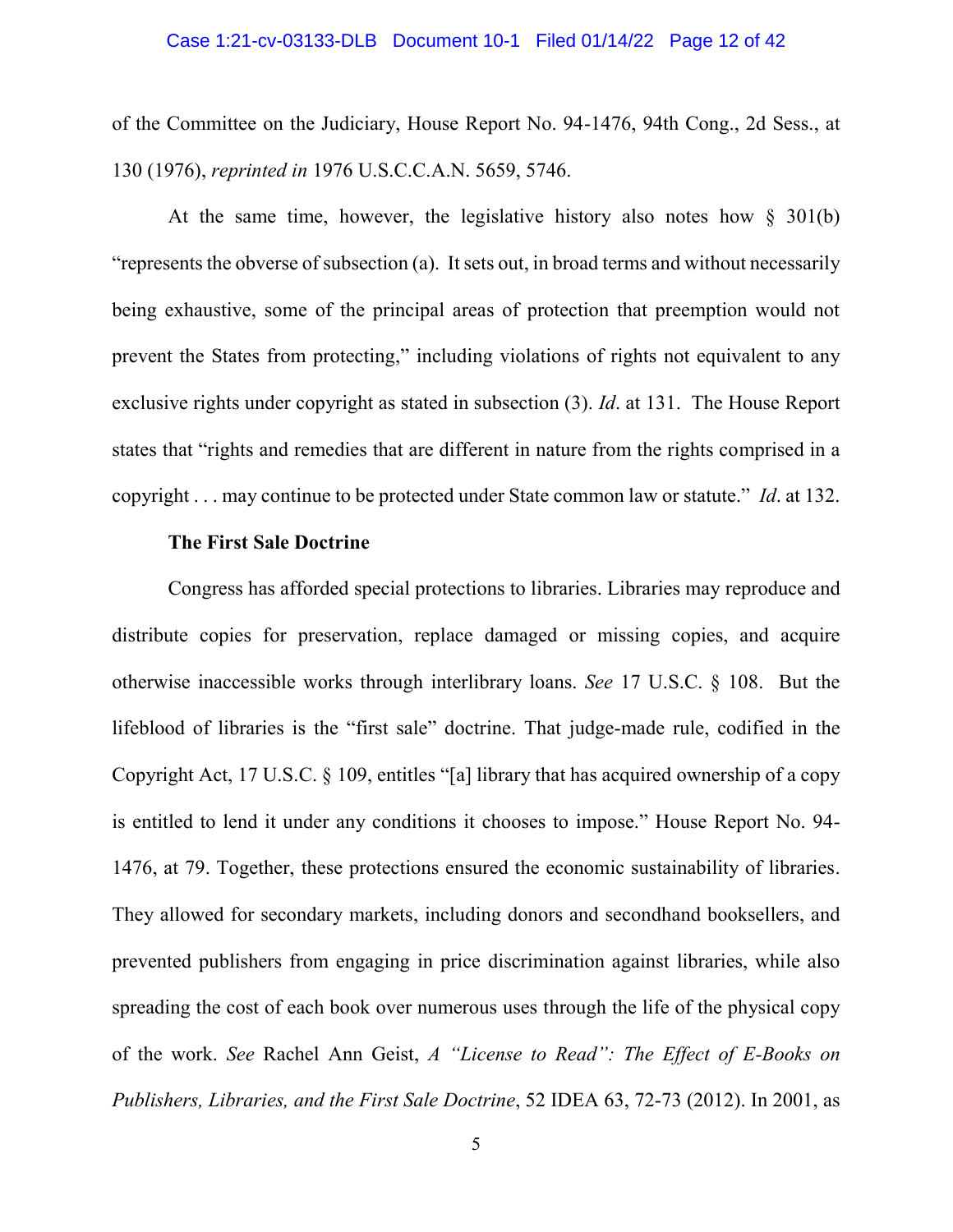the digital revolution was only just beginning to unfold, Congress considered the possibility of codifying a "digital first sale" doctrine. Congress decided that it was too early within the evolution of the market to do so, but it recognized the potential for abuse:

The fact that we do not recommend adopting a 'digital first sale' provision at this time does not mean that the issues raised by libraries are not potentially valid concerns . . . . The library community has raised concerns about how the current marketing of works in digital form affects libraries . . . . Most of these issues arise from terms and conditions of use, and costs of license agreements . . . . These issues arise from existing business models and are therefore subject to market forces. We are in the early stages of electronic commerce. We hope and expect that the marketplace will respond to the various concerns of customers in the library community. However, these issues may require further consideration at some point in the future. Libraries serve a vital function in society, and we will continue to work with the library and publishing communities on ways to ensure the continuation of library functions that are critical to our national interest.

United States Copyright Office, DMCA Section 104 Report, at xxi (Aug. 2001) https://www.copyright.gov/reports/studies/dmca/sec-104-report-vol-1.pdf (last accessed Jan. 14, 2022). Twenty years later, the abuses that Congress "hope[d]" would not come to pass have emerged here in Maryland.

## **Publishers Capitalize on the Digital Revolution at Libraries' Expense**

"Access to library materials plays a critical role for members of the community in advancing education and learning, economic opportunity, civic engagement, and managing daily life tasks. Library digital book lending is important for equity: for older adults, children, people with disabilities, and people in rural areas." Exhibit 2, Declaration of Alan Inouye, at 2 (¶ 6). Many publishers of electronic literary products, however, do not currently allow public libraries to license these products or will not allow libraries to purchase a license for a period of time immediately after offering licenses to individual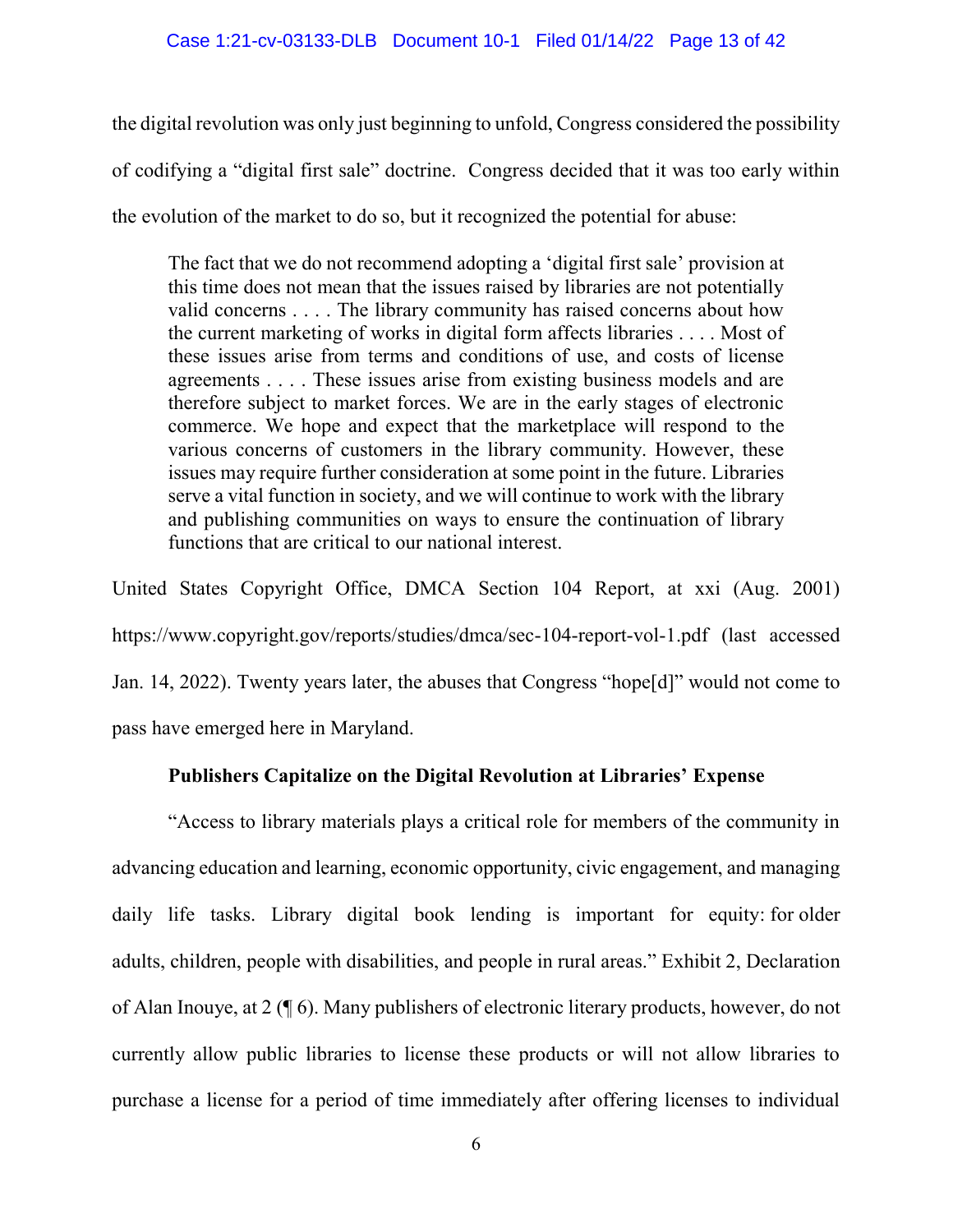#### Case 1:21-cv-03133-DLB Document 10-1 Filed 01/14/22 Page 14 of 42

members of the public. These practices weigh most heavily on those who cannot afford to purchase these products. *See* Exhibit 1, Declaration of Michael Blackwell, at 4-5 (¶ 5(e)). Irene Padilla, the State Librarian for the Maryland State Library Agency, notes how "[s]ome publishers have used various forms of embargoing to limit the availability of titles or refused to license to libraries altogether." Exhibit 7, Declaration of Irene Padilla, at 3 (¶ 5).

Further, when these publishers do offer to license these products to public libraries, they charge public libraries up to three times as much as consumers for electronic literary product licenses. *See* Exhibit 4, Testimony of Delegate Kathleen M. Dumais, at 3-4. "With digital technology, publishers developed licensing models that are in some cases problematic and unfair for libraries. Some publishers' pricing make digital lending far costlier for libraries than print lending, even to the point of being unsustainable, which is a disadvantage to library readers." Ex. 7 at 2  $(\P 4)$ . And unlike the consumer, who enjoys perpetual access to the electronic literary products purchase, the library's license period is typically only two years. *See* Exhibit 5, James C. Cooke and Natalie Edington Letter, Baltimore County Public Library. The publishers' biased pricing practices place a significant burden of added cost on county library systems and prevent all citizens from gaining equal access to literature and information. No Marylander should be required to use a credit card in order to read a book. *See* Exhibit 6, Testimony of Morgan Miller, President of the Maryland Library Association.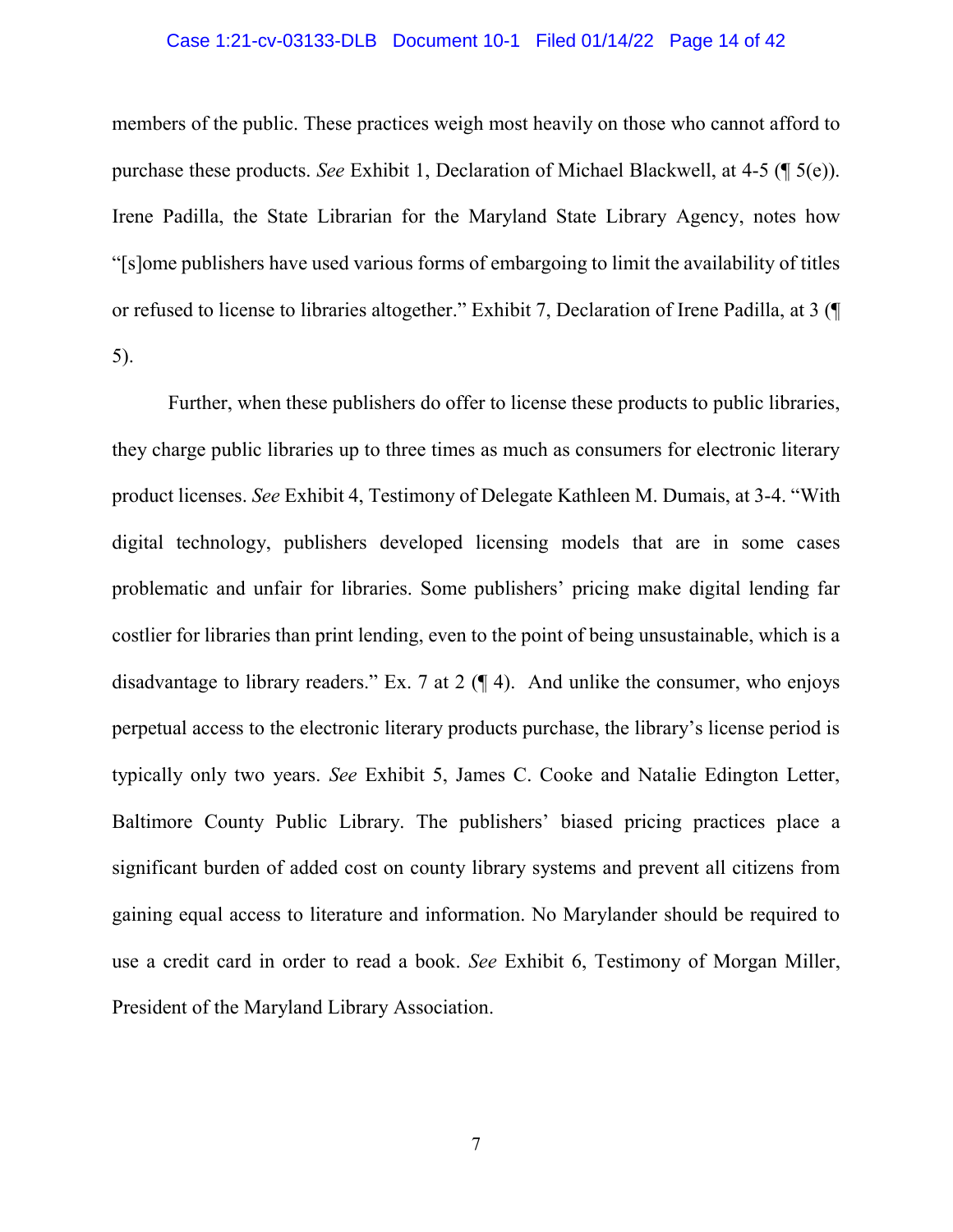#### **The Maryland Act**

On May 30, 2021, House Bill 518 and the cross-filed Senate Bill 432 were enacted into law at Chapter 411, Laws of Maryland 2021. These bills, effective January 1, 2022, have been codified at §§ 23-701 and 23-702 of the Education Article. Section 23-701 defines key terms in the statute, including "electronic literary product," "publisher," and "unfair, abusive, or deceptive trade practices." Section 23-702 sets out the substantive provisions for licensing electronic literary products, the terms of a license, and violations. It requires a publisher who offers to license an ebook to the public to also license it to "public libraries in the State" on "reasonable terms." Educ. § 23-702(a). The State seeks to rectify the imbalance prompted by the digital revolution and the consequent exploitative tactics used by some publishers to limit libraries' access to digital media, including "exclusive" titles, prohibitively expensive prices, and embargoes. *See* Exhibit 8, Letter from Prince George's County Memorial Library System.

The Act establishes these protections for libraries while still providing publishers with significant leeway in how to structure the licenses that they offer libraries—they may limit the number of users that may access an e-book at the same time, Educ. § 23-702(b)(1); limit the number of days a user may have access to the e-book, *id*. at (b)(2); and require the use of measures to prevent a user from using the e-book beyond the loan period or from allowing others to use the e-book, *id.* at (b)(3). Publishers may not, however, limit the number of licenses a public library may purchase on the date of the e-book's first public release. *Id*. at (c).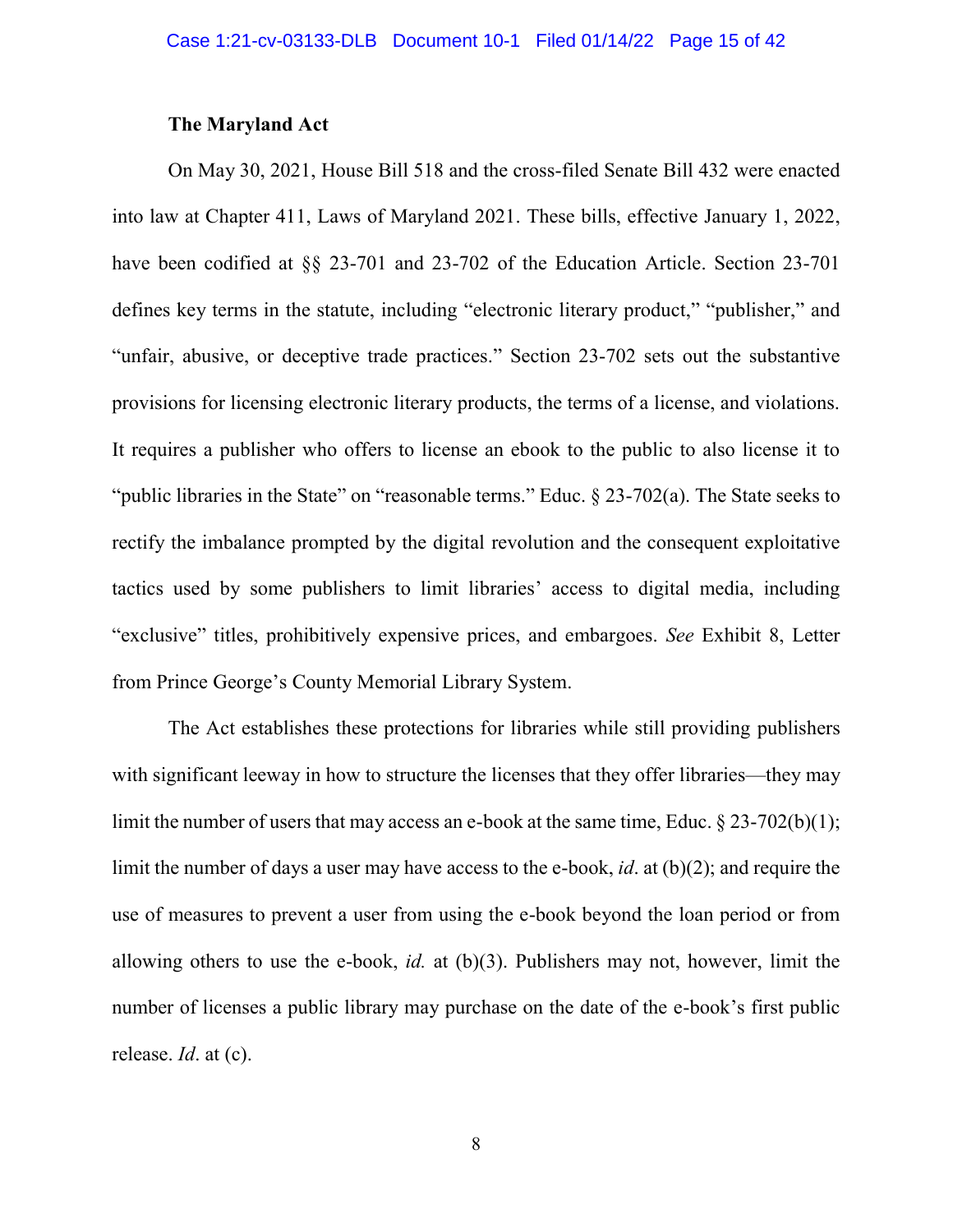### **The Association's Complaint**

The Association's Complaint alleges four causes of action: (1) Express Preemption under the U.S. Copyright Act and/or the Supremacy Clause of the U.S. Constitution; (2) Conflict Preemption under the U.S. Copyright Act and/or the Supremacy Clause of the U.S. Constitution; (3) Violation of the dormant Commerce Clause of the U.S. Constitution; and (4) Violation of the Due Process Clause of the Fifth and Fourteenth Amendments to the U.S. Constitution. The Association has also moved for a preliminary injunction, though based solely on its preemption claims.

#### **STANDARD OF REVIEW**

A preliminary injunction is an extraordinary remedy never awarded as a matter of right. Rather, a preliminary injunction is granted only sparingly and in limited circumstances. A plaintiff seeking preliminary relief bears the burden to demonstrate "that he is likely to succeed on the merits, that he is likely to suffer irreparable harm in the absence of preliminary relief, that the balance of equities tips in his favor, and that an injunction is in the public interest." *Di Biase v. SPX Corp*., 872 F.3d 224, 230 (4th Cir. 2017) (quoting *Winter v. Natural Res. Def. Council, Inc*., 555 U.S. 7, 20 (2008)). A failure to demonstrate any of the four factors will be fatal to its motion for preliminary relief. *Di Biase*, 872 F.3d at 230.

Under Federal Rule of Civil Procedure 12(b)(6), a court may dismiss a complaint when the allegations of fact do not properly state a claim on which relief can be granted. To adequately state a claim under Rule 12(b)(6), a complaint, relying on only well-pled factual allegations, must state at least a "plausible claim for relief." *Ashcroft v. Iqbal*, 556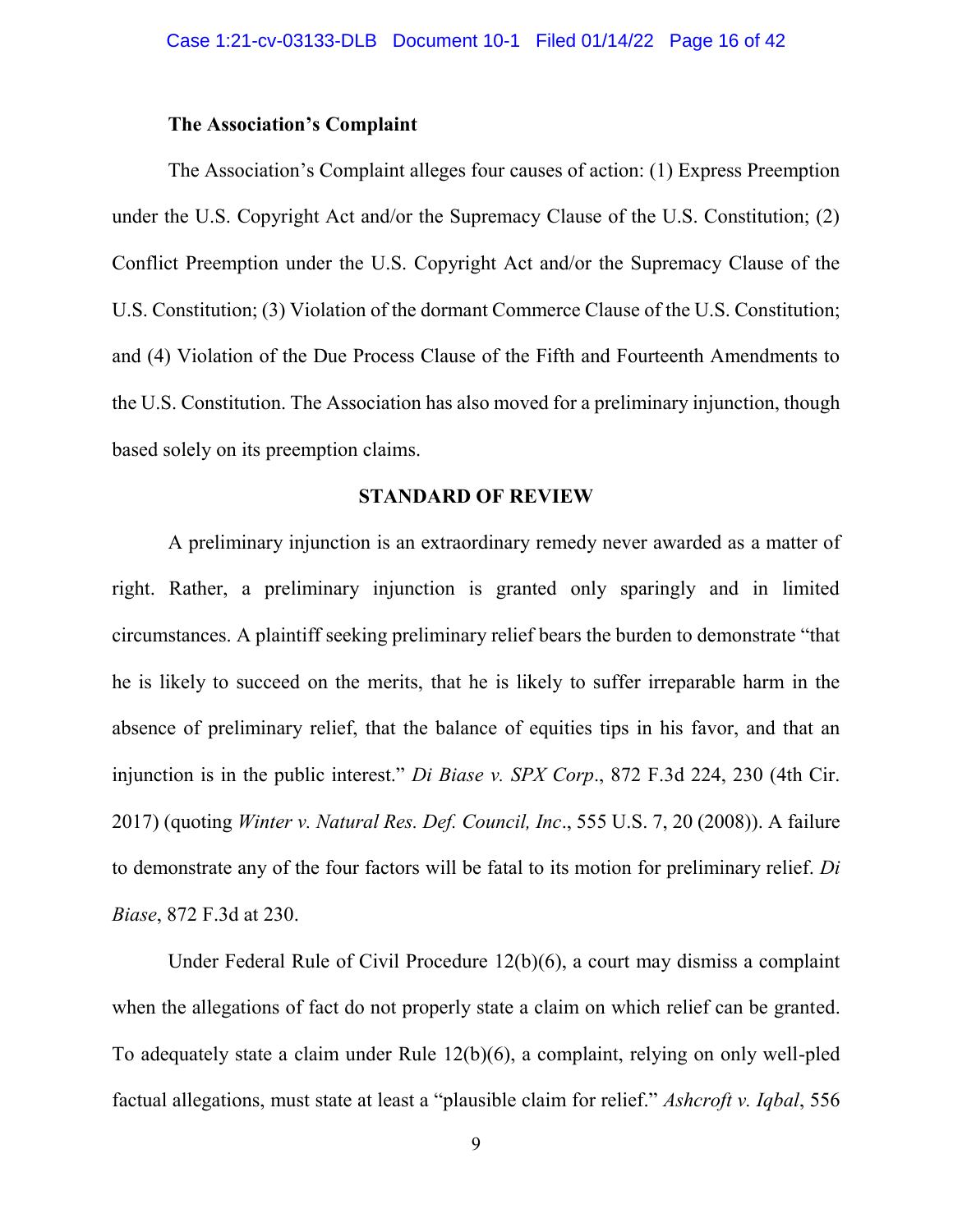#### Case 1:21-cv-03133-DLB Document 10-1 Filed 01/14/22 Page 17 of 42

U.S. 662, 679 (2009). "Factual allegations must be enough to raise a right to relief above the speculative level, on the assumption that all the allegations in the complaint are true (even if doubtful in fact)." *Bell Atlantic Corp. v. Twombly,* 550 U.S. 544, 545 (2007). Further, the "plaintiff's obligation to provide the 'grounds' of his 'entitle[ment] to relief' requires more than labels and conclusions, and a formulaic recitation of the elements of a cause of action will not do." *Id*.; *see also*, *Francis v. Giacomelli*, 588 F.3d 186, 193 (4th Cir. 2009) (citations and internal quotations omitted). In determining whether to dismiss a complaint pursuant to Rule 12(b)(6), the court must consider the well-pleaded material allegations in the light most favorable to the plaintiff. *Flood v. New Hanover County*, 125 F.3d 249, 251 (4th Cir. 1997) (citing *Estate Constr. Co. v. Miller & Smith Holding Co., Inc.,* 14 F.3d 213, 217-18 (4th Cir. 1994)).

#### **ARGUMENT**

The Association's complaint fails to state a claim, much less a likelihood of success on the merits, because it rests on the mistaken assumption that the Maryland Act is a copyright law and not a regulation of unfair trade practices. State copyright laws are preempted by federal law, but State laws restraining unfair trade practices are not. In fact, the opinion of the United States Copyright Office included in the Association's Motion for Preliminary Injunction rejects its argument that express preemption analysis applies here. And while the Copyright Office also predicted that a court might conclude that the Maryland Act was preempted by conflict, it acknowledged that there is no controlling precedent on point, and that the case serving as the principal foundation for both the Copyright Office's and the Association's argument is distinguishable.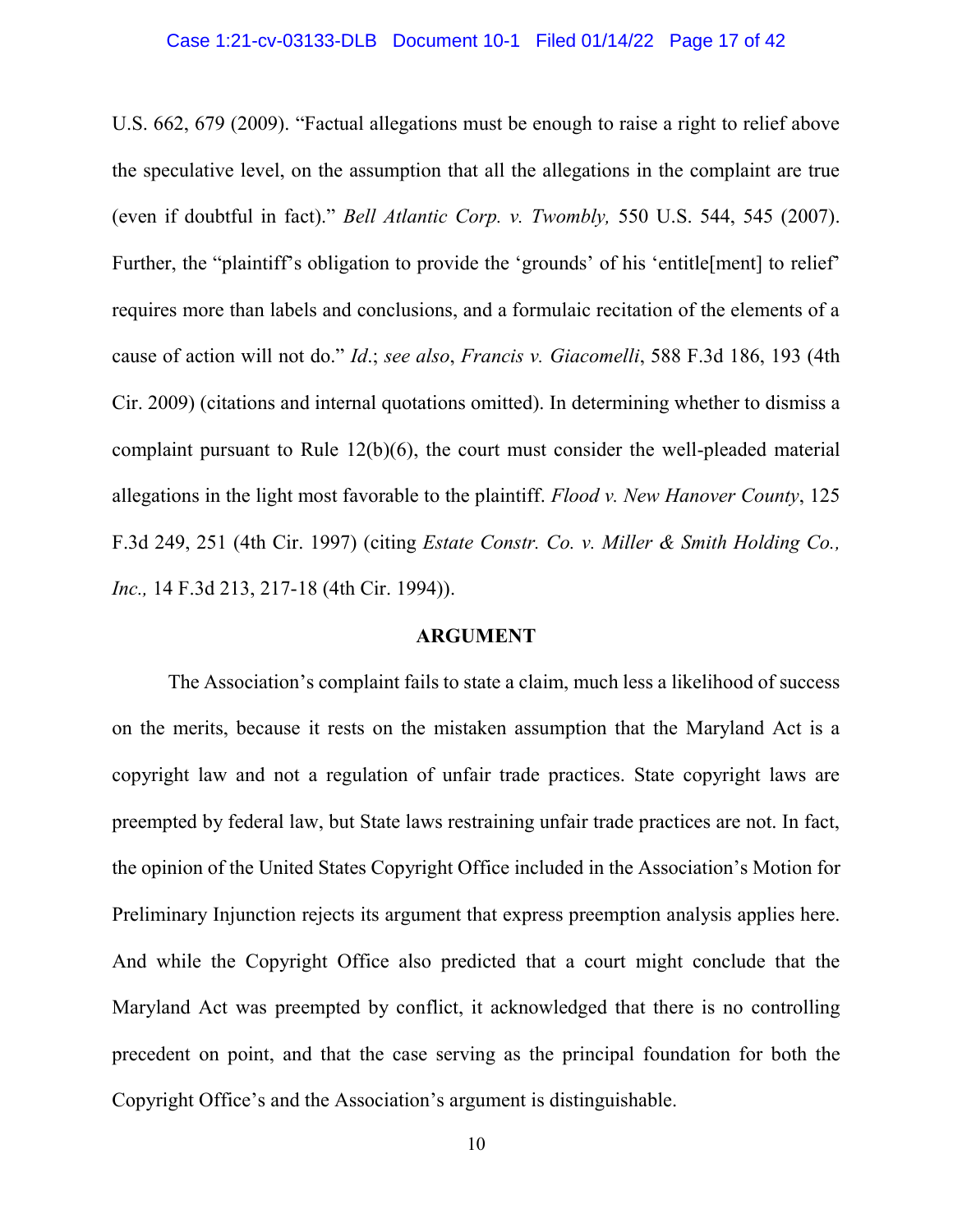#### Case 1:21-cv-03133-DLB Document 10-1 Filed 01/14/22 Page 18 of 42

As for the Association's other claims—none of which it invokes in support of its motion for preliminary relief—none have any merit. The Maryland Act does not violate the dormant Commerce Clause because it does not discriminate against out-of-state commerce and regulates even-handedly to effectuate a legitimate local public interest. The Act is not unconstitutionally vague or overbroad, because it gives publishers and public libraries fair notice that they must negotiate reasonable terms of licenses and its enforcement is to be governed by the familiar terms of Maryland's Consumer Protection Act. As described in greater detail below, the Association is far short of stating a claim for relief, much less the showing necessary to justify extraordinary relief.

## **I. THE ASSOCIATION IS NOT ENTITLED TO INJUNCTIVE RELIEF.**

The Association limits its motion for a preliminary injunction on preemption by the Copyright Act, ECF 4 and 4-1, which it presumably believes is its strongest argument. But even limited in this fashion, the Association's motion fails to satisfy *any* of the four factors required for preliminary relief, and its complaint should be dismissed.

## **A. The Association Has Not Shown a Likelihood of Success on the Merits.**

In the first and second counts of the complaint, the Association erroneously contends that the Maryland Act is in conflict with the Copyright Act and thus is preempted by federal law. ECF 1 at 24-26 (¶¶ 77-78, 86). The Supreme Court has recognized two forms of federal preemption: express and implied, with the latter including conflict preemption. *Arizona v. United States*, 567 U.S. 387, 398-400 (2012).

Express preemption arises when Congress states its intention to preempt state laws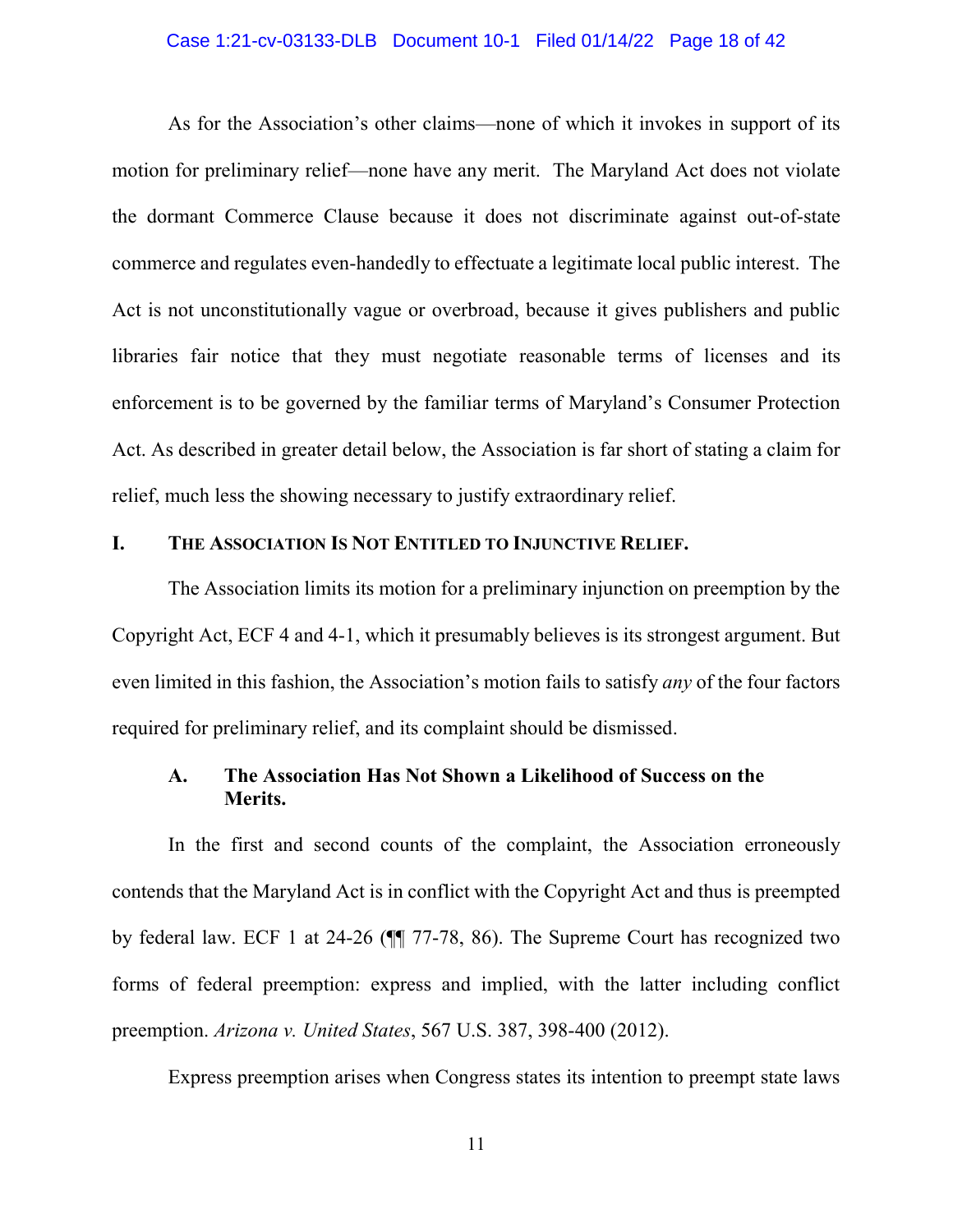#### Case 1:21-cv-03133-DLB Document 10-1 Filed 01/14/22 Page 19 of 42

"in express terms." *Pacific Gas & Elec. Co. v. State Energy Res. Conservation and Dev. Comm'n*, 461 U.S. 190, 203 (1983). Conflict preemption, on the other hand, takes place when, "under the circumstances of [a] particular case, [the challenged state law] stands as an obstacle to the accomplishment and execution of the full purposes and objectives of Congress." *Crosby v. National Foreign Trade Council*, 530 U.S. 363, 373 (2000) (quoting *Hines v. Davidowitz*, 312 U.S. 52, 67 (1941)). Conflict preemption occurs where "federal law 'imposes restrictions or confers rights on private actors' and 'a state law confers rights or imposes restrictions that conflict with the federal law.' " *Kansas v. Garcia*, 140 S. Ct. 791, 801 (2020) (quoting *Murphy v. Nat'l Collegiate Athletic Assn.*, 138 S. Ct. 1461, 1480 (2018)).

Analysis of preemption challenges—with the delicate balance of state and federal relations at stake—requires a cautious approach. Courts "start with the assumption that the historic police powers of the States were not to be superseded by the Federal Act unless that was the clear and manifest purpose of Congress." *International Paper Co. v. Ouellette*, 479 U.S. 481, 492 Fn. 11 (1987) (internal quotation omitted). "Preemption analysis must proceed on 'the conviction that the proper approach is to reconcile the operation of both statutory schemes with one another rather than holding one completely ousted.'" *Allied Artists I*, 496 F. Supp. at 442 (quoting *Merrill Lynch, Pierce, Fenner & Smith v. Ware*, 414 U.S. 117, 127 (1973)). "An inconsistency does not warrant preemption unless it is clear and readily apparent; '(t)o hold otherwise would be to ignore the teaching of this Court's decisions which enjoin seeking out conflicts between state and federal regulation where none clearly exists.'" *Allied Artists I*, 496 F. Supp. at 442 (quoting *Huron Portland Cement*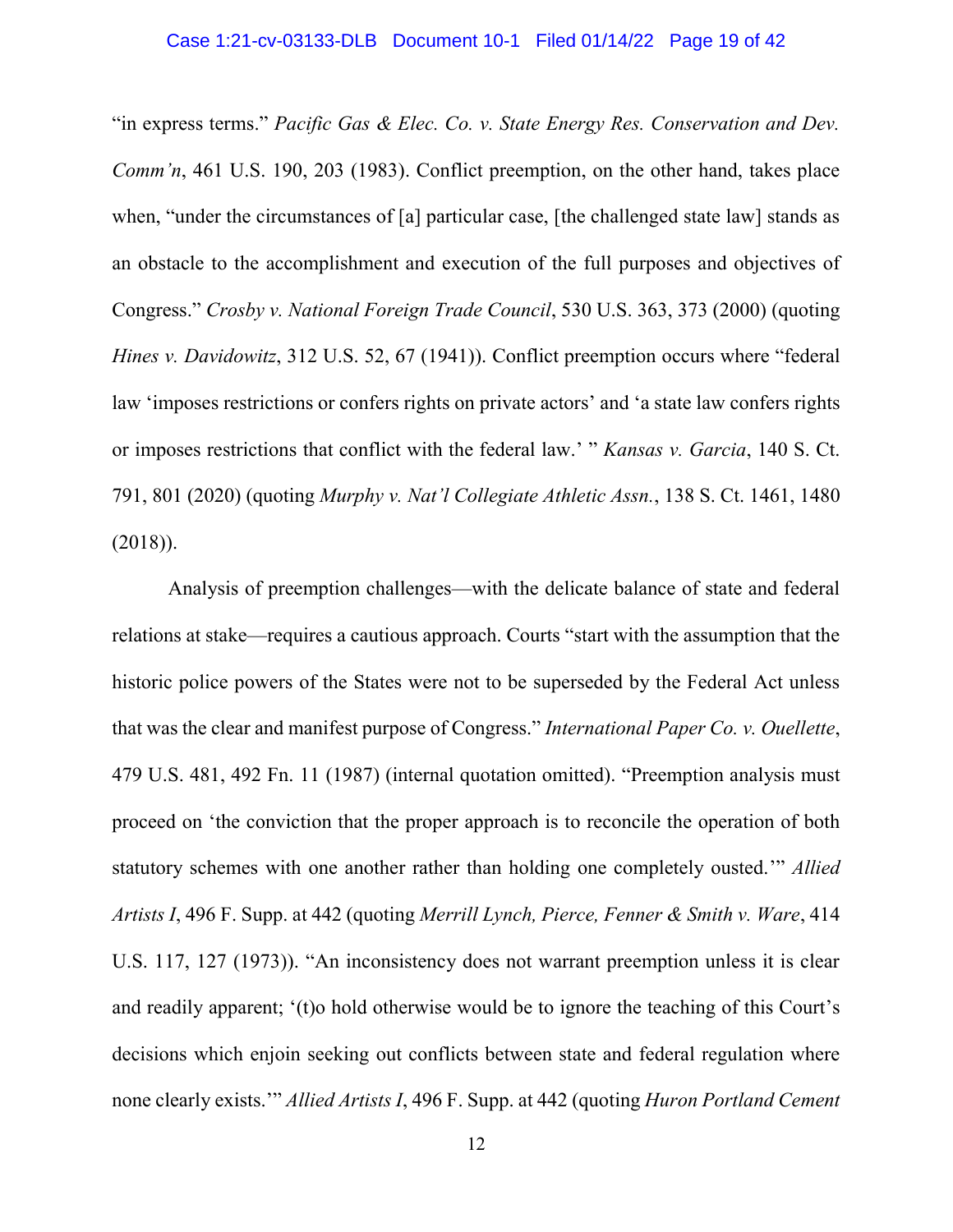*Co. v. City of Detroit*, *Mich.*, 362 U.S. 440, 446 (1960)).

## **1. The Maryland Act Is Not Expressly Preempted by the U.S. Copyright Act.**

The express preemption clause in the Copyright Act provides that "all legal or equitable rights that are equivalent to any of the exclusive rights within the general scope of copyright as specified by section 106 in works of authorship that are fixed in a tangible medium of expression and come within the subject matter of copyright as specified by sections 102 and 103 . . . are governed exclusively by this title." 17 U.S.C. §301(a). At the same time, however, the Copyright Act allows state legislation with respect to, among other things, "activities violating legal or equitable rights that are not equivalent to any of the exclusive rights within the general scope of copyright as specified in section 106." 17 U.S.C. § 301(b)(3).

Courts apply a two-pronged test when applying the Copyright Act's express preemption provision to a state law claim: "First, [courts] decide whether the subject matter of the state law claim falls within the subject matter of copyright as described in 17 U.S.C. §§ 102 and 103. . . . Second, assuming it does, [courts] determine whether the rights asserted under state law are equivalent to the rights contained in 17 U.S.C. § 106." *Close v. Sotheby's, Inc.*, 894 F.3d 1061, 1069 (9th Cir. 2018) (quoting *Maloney v. T3Media, Inc.*, 853 F.3d 1004, 1010 (9th Cir. 2017)). As to the first prong, Defendant does not dispute that the electronic literary products published by the Association's members are original works of authorship within the subject matter of copyright.

However, analysis of the second prong—whether a state law confers rights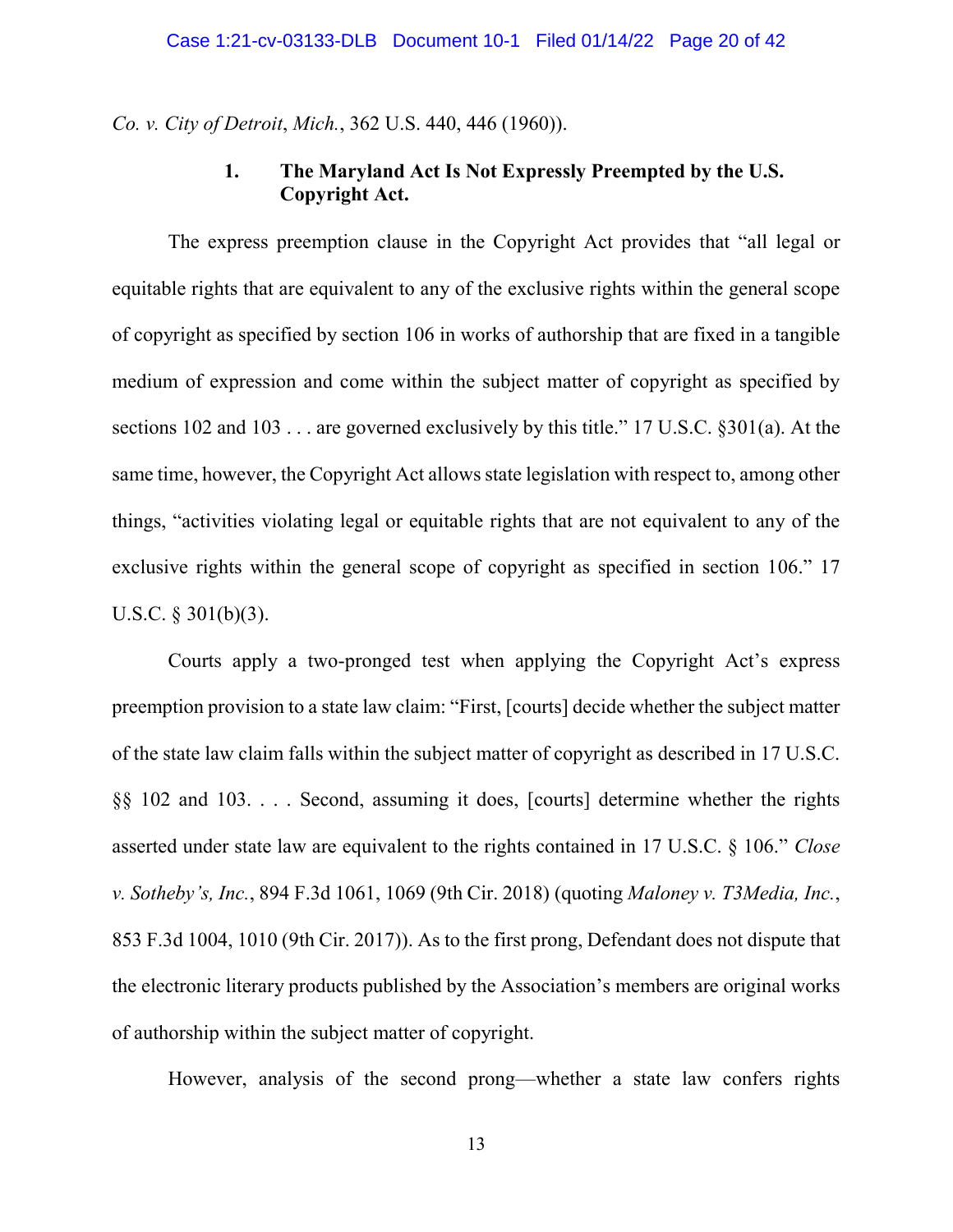#### Case 1:21-cv-03133-DLB Document 10-1 Filed 01/14/22 Page 21 of 42

equivalent to the rights contained in section 106—relies on the "extra element" test. Under that test, equivalency will not exist if violation of the state law requires "an extra element that changes the nature of the state law action so that it is qualitatively different from a copyright infringement claim." *United States ex rel. Berge v. Board of Trustees of the Univ. Al.*, 104 F.3d 1453, 1463 (4th Cir. 1997) (quotation and citations omitted). Equivalency exists only where "the right defined by state law may be abridged by an act which in and of itself would infringe one of the exclusive rights." *See Wrench LLC v. Taco Bell Corp.*, 256 F.3d 446, 456 (6th Cir. 2001). Stated plainly, the issue is whether the rights created by state law are equivalent to exclusive rights. "The critical inquiry is whether such extra elements of the state law claim beyond what is required for copyright infringement 'change[ ] the nature of the action so that it is qualitatively different from a copyright infringement claim.'" *In re Jackson*, 972 F.3d 25, 43-44 (2d Cir. 2020).

Here, the extra element that distinguishes the Maryland Act from the requirements of copyright is Maryland's authority to regulate market practices. "[T]he broadness of the Federal Copyright Law does not cover the consumer protection statutes, only the copyright owner's individual rights. Consumer protection legislation is reserved to the state." *People v. Borriello*, 588 N.Y.S.2d 991, 997 (Sup. Ct. 1992). Maryland has a legitimate interest in protecting its citizens, including libraries and their patrons, against unfair, abusive, or deceptive trade practices. *See* Md. Code Ann., Com. Law § 13-102(b)(3). Michael Blackwell, Library Director of the St. Mary's County Library, describes some of the unfair practices that the Maryland Act addresses: short license duration, limited number of times e-books can be loaned, limited number of concurrent users, exorbitant costs, and limited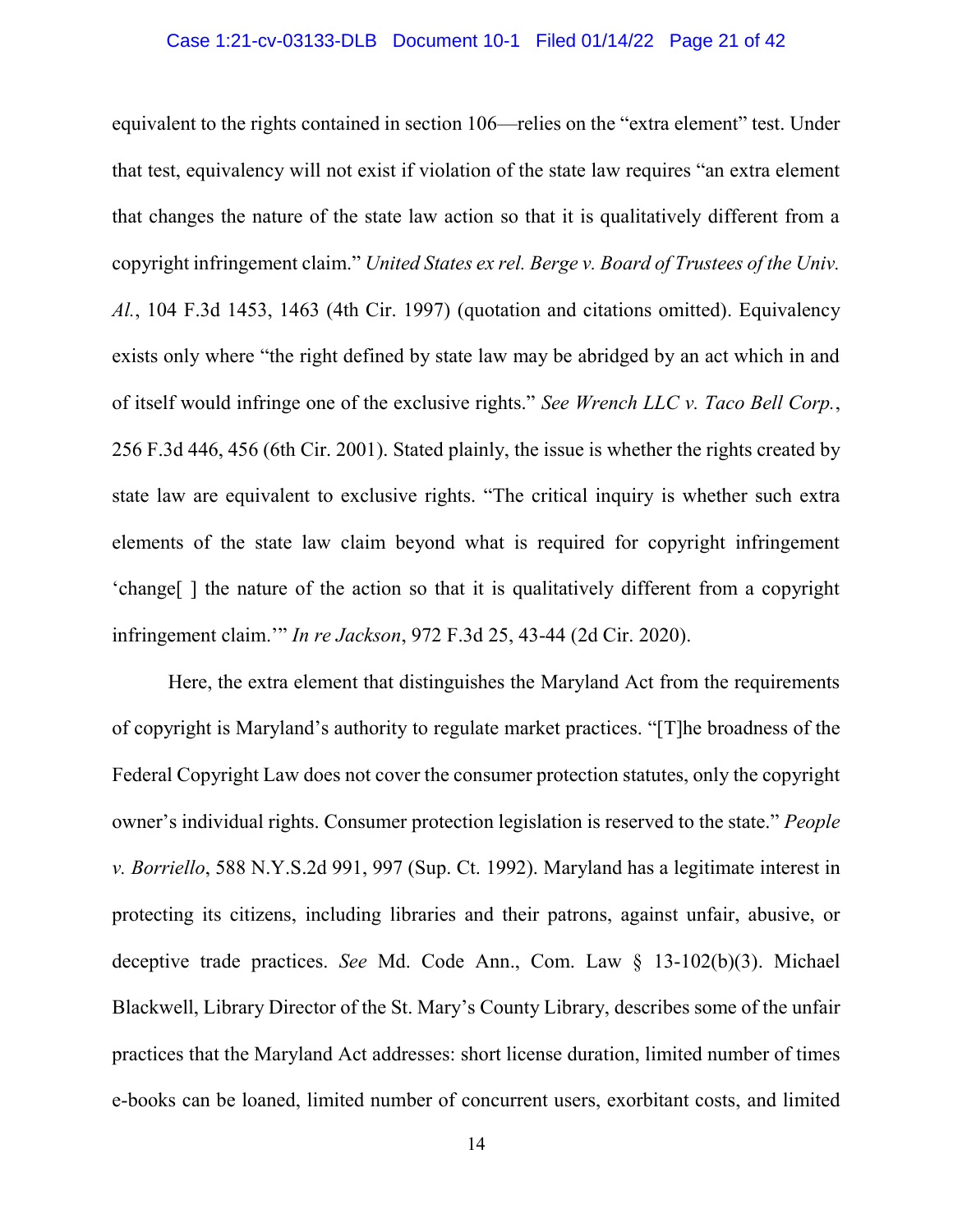#### Case 1:21-cv-03133-DLB Document 10-1 Filed 01/14/22 Page 22 of 42

access to materials to disabled and poor library users. Ex. 1 at 2-5 (¶ 5). By ensuring that publishers and libraries work together toward mutually acceptable licenses, the Maryland Act follows the congressional intent for the Copyright Act.

The legislative history of the Copyright Act makes clear that the Maryland Act's requirement that publishers and libraries negotiate over reasonable pricing is entirely consistent with congressional intent. Congress understood that "authors and publishers [assure] that licensing arrangements for readings from their books, poems, and other works . . . for reasonable compensation and under reasonable safeguards for authors' rights [are] worked out in private negotiation." House Report No. 94-1476, at 119; *see also Allied Artists I*, 496 F. Supp. at 447-48 ("This effect [of the state law] . . ., far from frustrating the objectives of Congress in enacting the Copyright Act, further[s] the wide dissemination of copyrighted works and thereby its primary object to advance the public welfare through the talents of authors." (internal quotation omitted)).

The Association alleges that the Maryland Act "unilaterally force[s] publishers to disseminate their literary works to Maryland public libraries, on terms and timing dictated by the State of Maryland." ECF 4-1 at 19. Not so. The Maryland Act does not give public libraries the right to dictate the terms of a license agreement with a publisher; all it requires is that the publishers *offer* to license these products to Maryland public libraries on reasonable terms. This is consistent with the historical relationship between publishers and libraries. Ex. 2 at 2 (¶ 6) ("For centuries, libraries have partnered with publishers to provide the public with broad access to books and other physical media."); Ex. 1 at 6  $(\sqrt{\phantom{a}}\ 10)$ ("Libraries pay the publishers for access to content, as it has been throughout history, and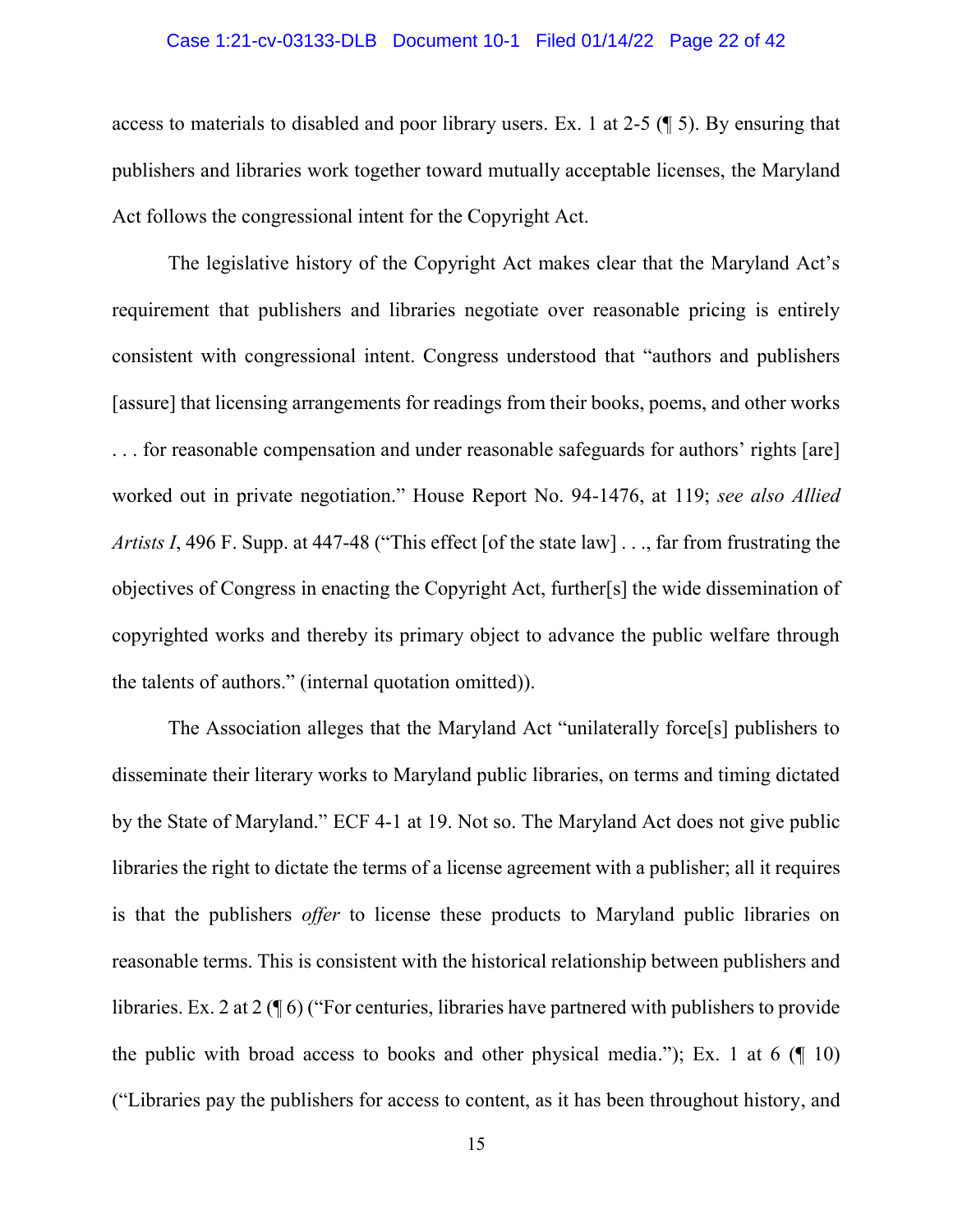#### Case 1:21-cv-03133-DLB Document 10-1 Filed 01/14/22 Page 23 of 42

this law merely requires the publishing industry to enter negotiations with the public libraries for a license at reasonable terms at the same time the industry offers a license to the overall public."); Ex. 7 at 3-4 (¶ 8) ("Based upon a centuries-old model, updated for the digital realm, print-equivalent terms could be fair to publishers, authors, libraries, and users; supporting the rich and healthy reading ecosystem on which we all depend.").

Nor does the Maryland Act even require that an agreement be reached between the publisher and the public library. It seeks to ensure that the terms upon which publishers offer to license electronic literary products are fair and not abusive when compared to the terms offered to the public generally. "The Act seeks to prevent unreasonable discrimination against libraries with respect to ebook licensing practices and return the centuries old balance that has existed between publishers and libraries." Ex. 2 at 5 (¶ 14). It does not force publishers to transfer any of their exclusive rights, nor does it "creat[e] rights which could be violated by the mere act of reproduction, performance, distribution or display." *Allied Artists I*, 496 F. Supp. at 443 (citing 1 *Nimmer on Copyright* § 1.01(B) at 1-11)).

Express preemption does not apply here. None of the cases cited by the Association involves a requirement that an author or publisher sell a product *already* made available to the public, nor do they involve the unique relationship between authors, publishers, and libraries. And the opinion of the U.S. Copyright Office cited by the Association, ECF 4-1 at 10-11, concluded that the Maryland Act is *not* expressly preempted:

Importantly, section 301(a) addresses only states' grants of "legal or equitable rights that are equivalent to any of the exclusive rights." 17 U.S.C. § 301(a) (emphasis added). Given the clear language of the statute, while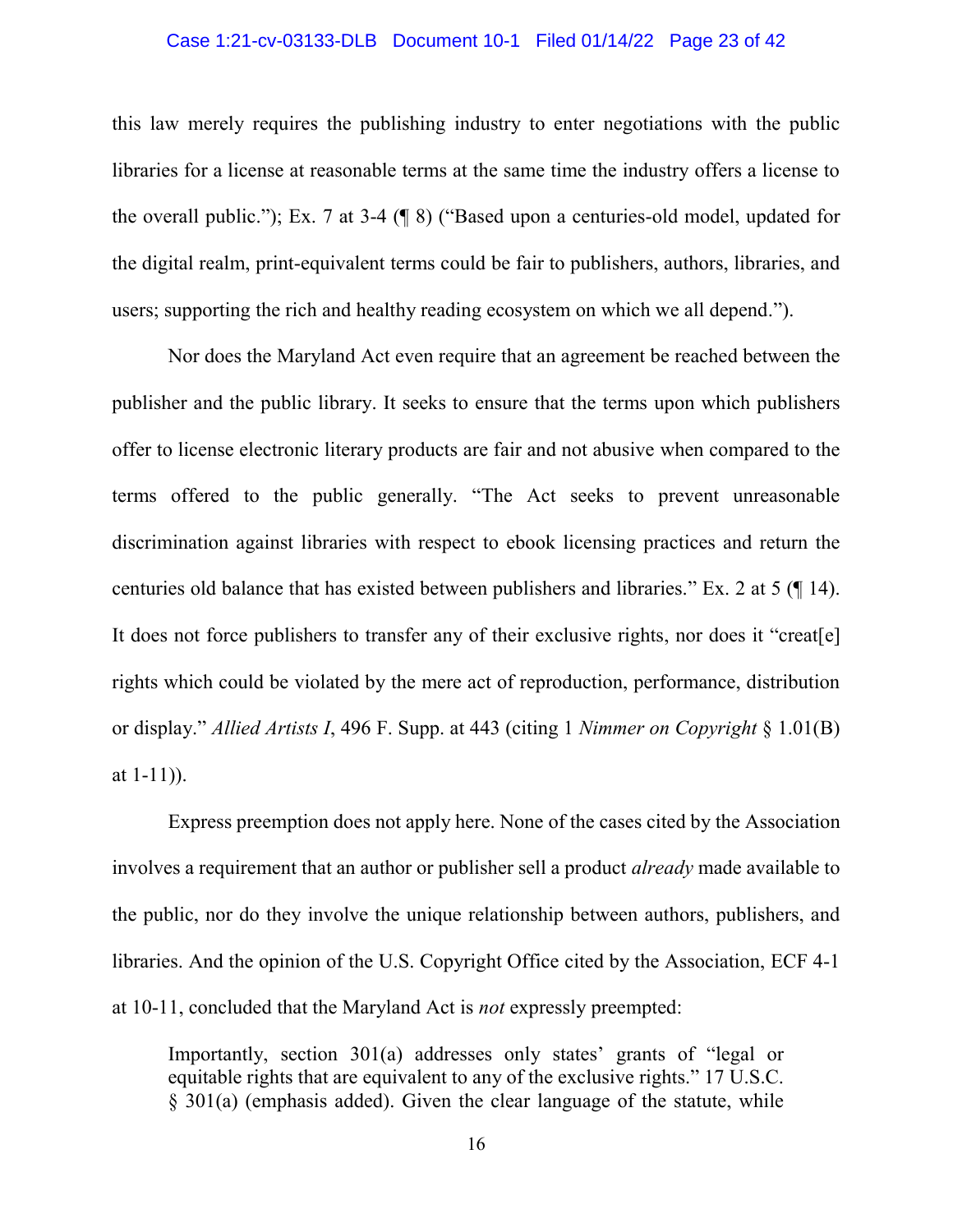some courts have analyzed state-imposed limitations on the exclusive rights granted in section 106 as a question of express preemption, the better approach appears to be to analyze such limitations under the conflict preemption doctrine . . . . Because the legislation at issue seeks to regulate the identity of licensees and the terms upon which licenses may be granted, rather than granting rights, the more appropriate analysis is based on conflict preemption.

ECF 4-1, Ex. 7 at 3, 7.

*Close v. Sotheby's*, 894 F.3d 1061 (9<sup>th</sup> Cir. 2018)—on which the Association also relies, ECF 4-1 at 21-22—is readily distinguishable. The sole purpose of the state law at issue in *Close*, the California Resale Royalty Act ("CRRA"), was to completely alter the first sale doctrine by providing artists with a royalty on every sale after the first, which had the effect of ensuring that artists never fully alienated copies of their work. *Id.* at 1071. The crux of the issue in *Close* was the fact that, "at root, both [the CRRA and § 106(3)] concern the distribution of copies of artwork and define artists' right (or lack thereof) to payment on downstream sales of those copies." *Id*. at 1070. *That* is copyright. The Maryland Act, by contrast, is a consumer protection statute regulating reasonable terms regarding licensing of electronic literary products. It certainly does not "reshape the contours of federal copyright law's existing distribution right," as was true in *Close*. *Id*.

Because there is no inconsistency between the exclusive rights provided by the Copyright Act and the regulation of trade practices set forth in the Maryland Act, it is not expressly preempted and both statutory schemes should be reconciled with one another. The "extra element" of consumer protection changes the nature the Maryland Act so that it is qualitatively different from copyright.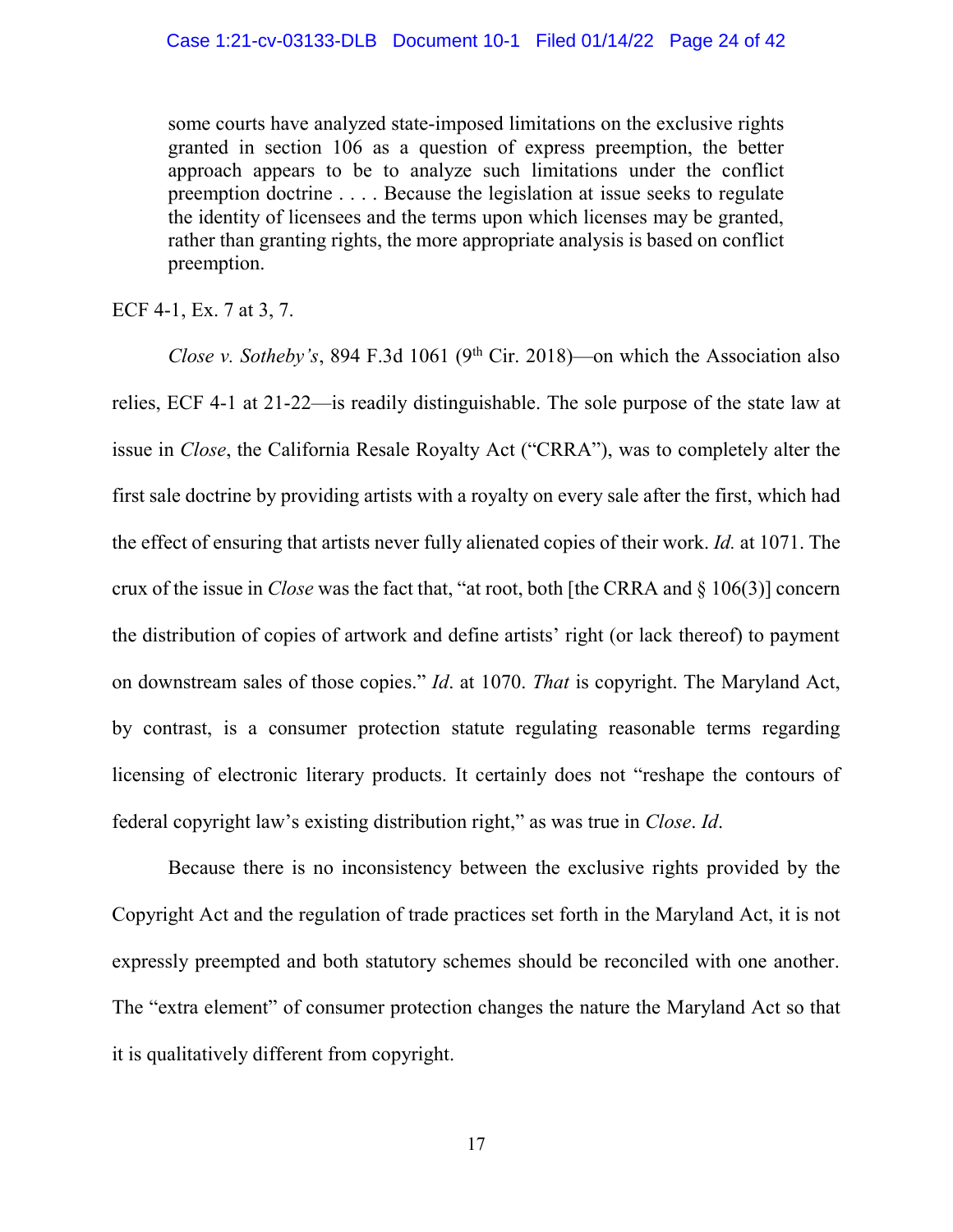## **2. The Maryland Act Is Not Preempted Based on Conflict with the U.S. Copyright Act.**

Conflict preemption applies where it is impossible to comply with both state and federal law, or where state law "stands as an obstacle to the accomplishment and execution of the full purposes and objectives of Congress." *Orson, Inc. v. Miramax Film Corp.*, 189 F.3d 377, 381-82 (3d Cir. 1999) (quoting *Jones v. Rath Packing Co.*, 430 U.S. 519, 525 (1977)). "[N]othing in the federal Copyright Act prohibit[s] the state from exercising its police powers to rectify a market situation it perceives as inequitable." *Allied Artists I*, 496 F. Supp. at 447. In *Allied Artists I*, the district court and the Sixth Circuit confronted a copyright preemption issue involving an Ohio statute that sought to "achieve fair and open bargaining" and curtail anticompetitive conduct in the licensing of copyrighted motion pictures by prohibiting the practice of "blind bidding."<sup>2</sup> The Sixth Circuit affirmed the district court's conclusion that the Ohio statute was not preempted, and it found no authority "for the argument that state trade regulation which affects distribution procedures and, indirectly, monetary returns from copyrighted property is invalidated implicitly or explicitly by the terms of the Copyright Act . . . or the copyright clause." *Allied Artists II*, 679 F.2d at 662-63.

Like Ohio, Maryland is exercising its authority to rectify an inequitable market situation between publishers and public libraries. "The authority of the states to regulate

 $\overline{a}$ 

 $2$  " 'Blind bidding' is a term used in the motion picture industry to describe the licensing of a motion picture to a theater owner without the owner's first viewing the picture." *Allied Artists I*, 496 F. Supp. at 412.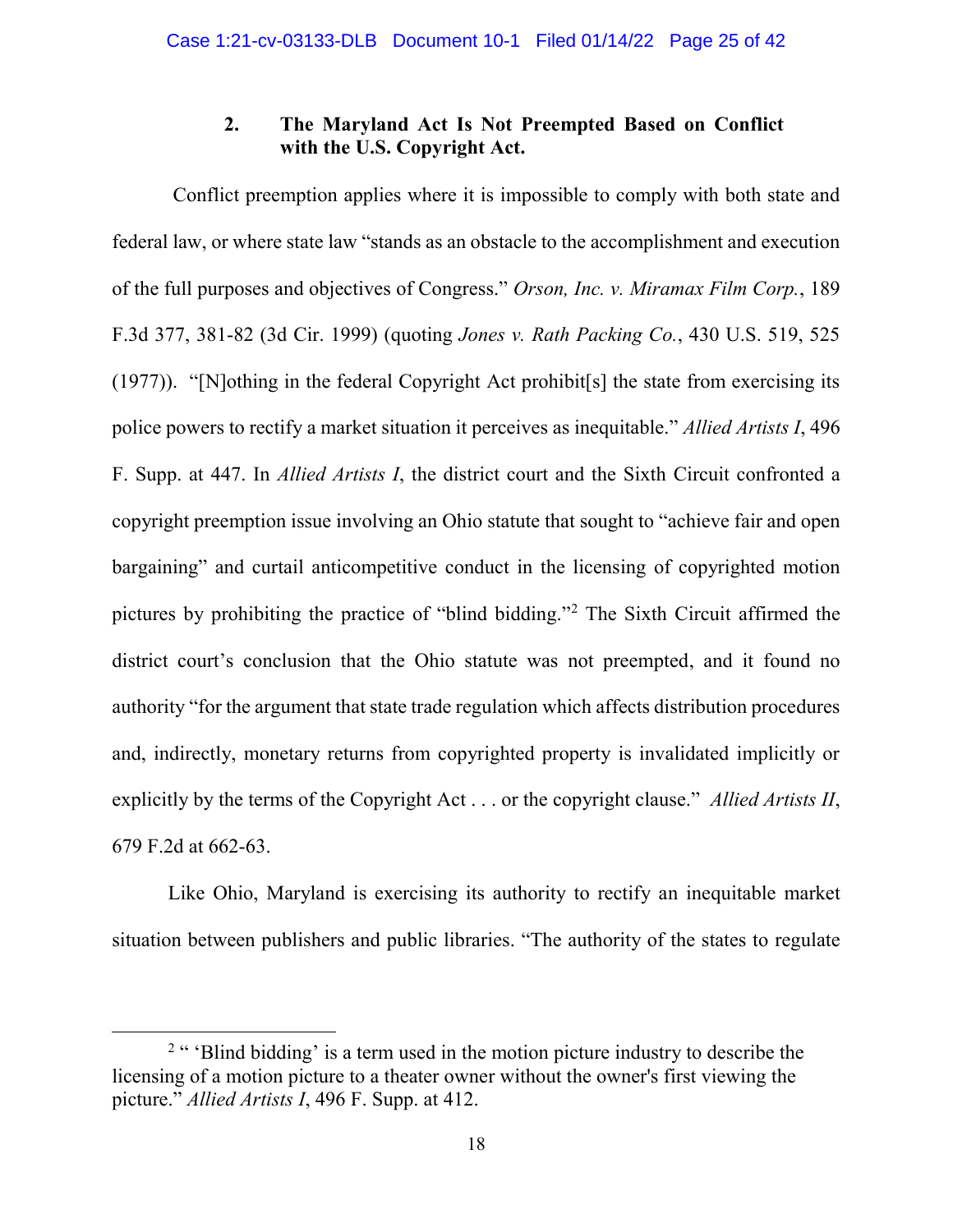#### Case 1:21-cv-03133-DLB Document 10-1 Filed 01/14/22 Page 26 of 42

market practices dealing with copyrighted subject matter is well-established." *Associated Film Distribution Corp. v. Thornburgh*, 614 F. Supp. 1100, 1122 (E.D. Pa. 1985), *aff'd*, 800 F.2d 369 (3d Cir. 1986); *Allied Artists I*, 496 F. Supp. at 447. "[O]wnership of a copyright does not entitle a company to abuse the market power it obtains thereby by engaging in . . . fraudulent or deceptive practices." *Allied Artists I*, 496 F. Supp. at 447. Now more than ever, public libraries and their patrons need equitable access to digital content. *See* Ex. 2 at 2 (¶ 6). By enacting the Maryland Act, the State seeks to curtail the exploitative practices used by some publishers that have limited libraries access to electronic literary products, *see* Ex. 8, and return libraries and publishers to their "historic status quo arrangement." Ex. 1 at  $2 \left( \frac{1}{2} 4 \right)$ .

In an effort to fit the Maryland Act within the realm of copyright, the Association contends that the Act "requires publishers to involuntarily provide copies of their works." ECF 4-1 at 14. This is inconsistent with the testimony of the Act's Senate sponsor that the bill only requires publishers to *offer* Maryland public libraries reasonable terms on licenses at the same time licenses are offered to individual members of the public. "The bill does not set pricing on titles, it merely stipulates that terms be reasonable." *See* Exhibit 3, Sponsor Statement of Senator Nancy J. King.

Next, the Association suggests that the Maryland Act would "make[] it impossible for publishers to both exercise their federally protected right to decide whether to distribute or refrain from distributing their copyrighted works, on the one hand, and comply with the state law's compulsory licensing scheme, on the other." ECF 4-1 at 14. Once again, *Allied Artists I* disposes of the Association's claim: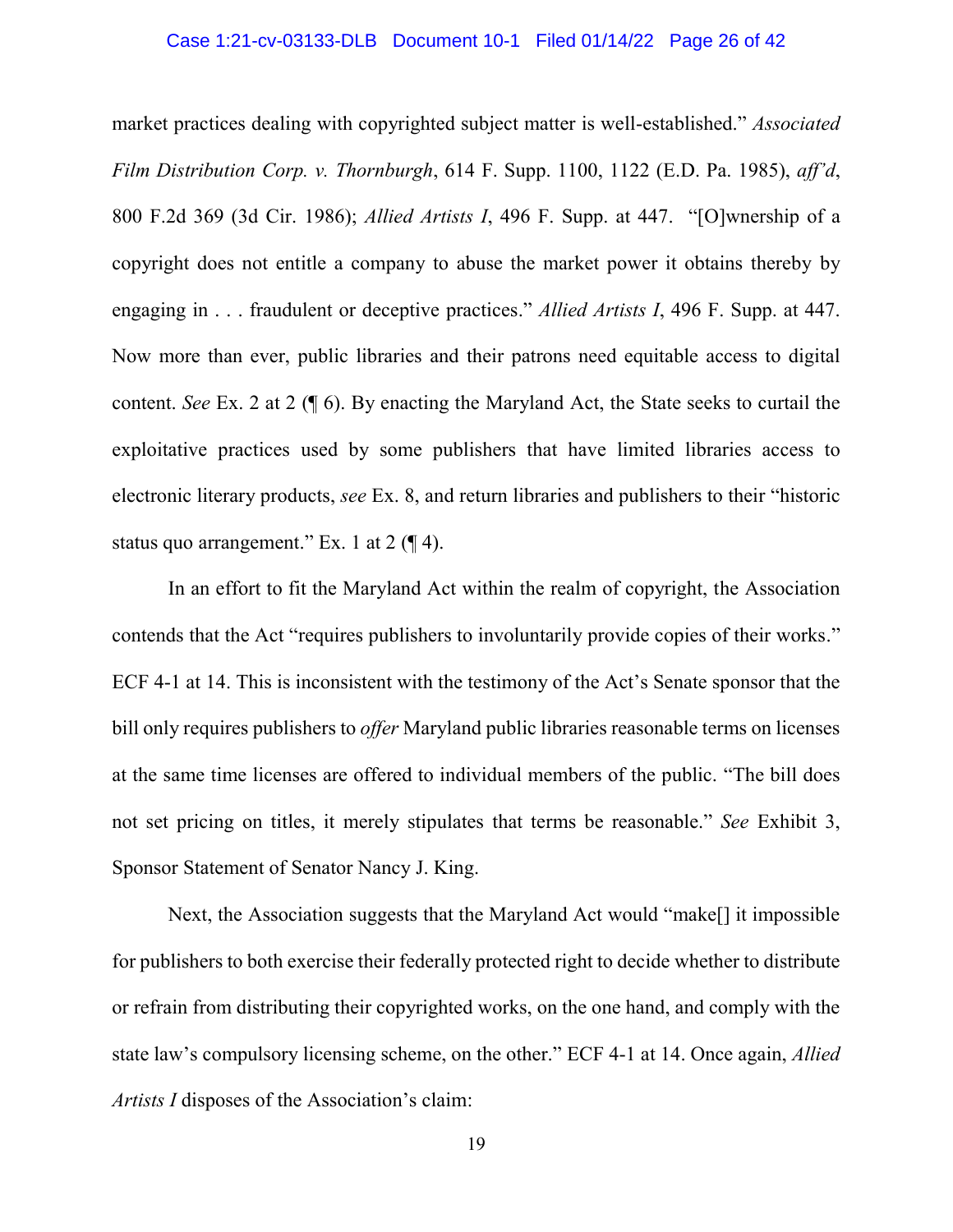The provision does not deprive the plaintiffs of their right to decide whether or not to perform the work publicly . . . . [T]he plaintiffs are free to choose not to perform their work publicly, and may continue to enjoin others from performing it. Thus they retain complete control over the rights granted by the Copyright Act: to prohibit display, performance, reproduction and distribution. It is only after the copyright owner has made the decision to perform the work to release the motion picture in Ohio that the Ohio Act steps in and compels a performance before exhibitors as a condition to the distribution of films in Ohio. And this condition is not unfounded.

#### *Allied Artists I*, 496 F. Supp. at 447.

In fact, *Allied Artists I* refutes the foundational implication of the Association's argument that the exclusive distribution right under the Copyright Act translates to a perpetual distribution right, "in the manner deemed most desirable by the copyright holder." 496 F. Supp. at 446. The Association asserts that the Maryland Act, "would impermissibly require publishers to 'expand [the] distribution' of their works, 'even if such expansion is involuntary and uneconomic.'" ECF 4-1, at 16 (quoting *Orson*, 189 F.3d at 385). But as noted in *Allied Artists I*, the state-law requirement here "only affects copyright holders who wish to license their films in [the state]; it does not compel performance in any other circumstances." *Id*. at 447. A copyright does not make a product invulnerable to regulation of the manner in which it is marketed, especially to correct unfair and inequitable treatment against public libraries. "No property rights can exist in a vacuum devoid of any social, political, economic, aesthetic and moral consequences, and the rights of copyright, which are particularly abstract and dependent on the interaction of many members of society, are certainly no exception." 1 Howard B. Abrams and Tyler T. Ochoa, *The Law of Copyright* § 1:3 (2021).

Finally, *Orson v. Miramax*, 189 F.3d 377 (3d Cir. 1999), does not control this case.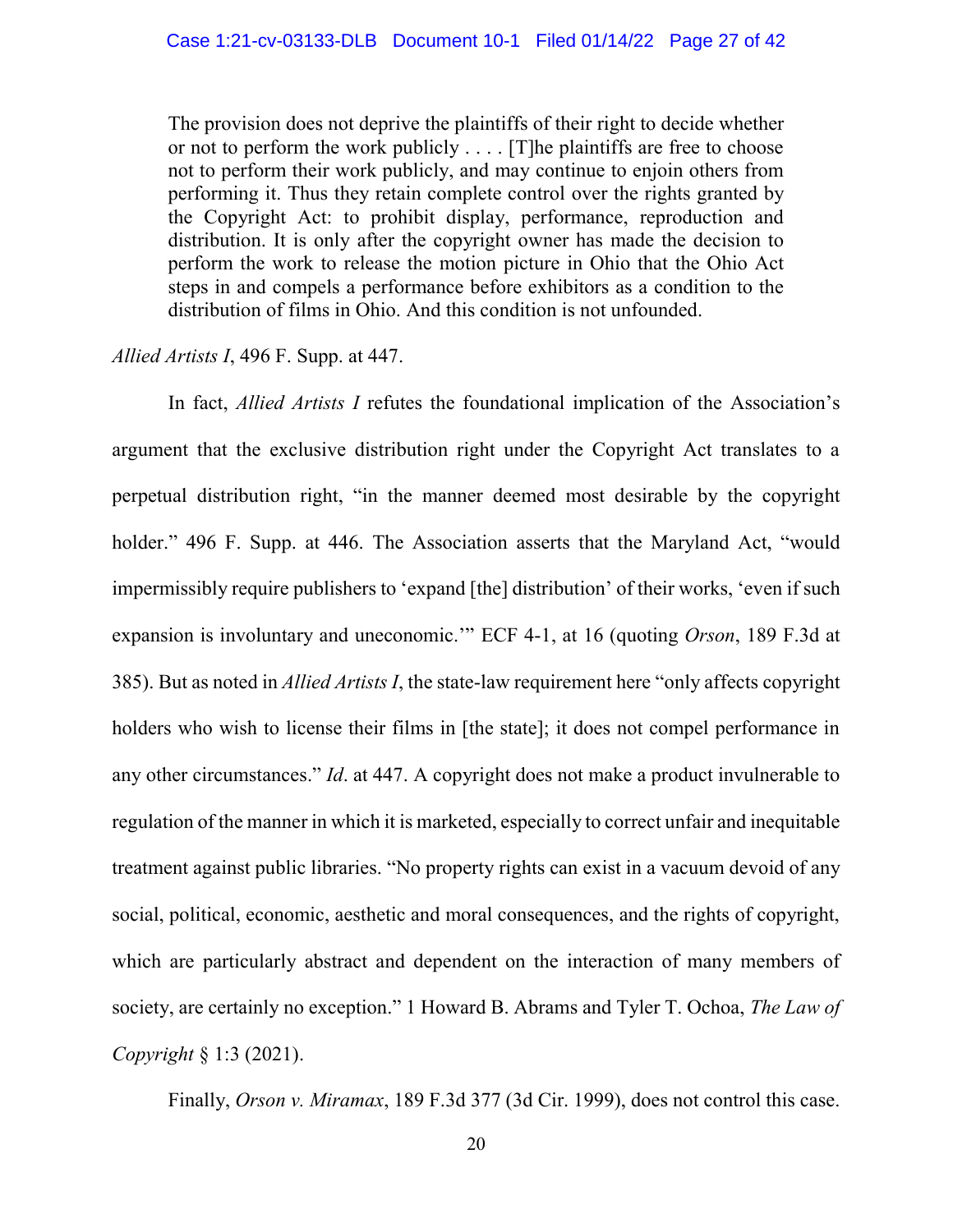#### Case 1:21-cv-03133-DLB Document 10-1 Filed 01/14/22 Page 28 of 42

*Orson* involved a Pennsylvania statute required an art film distributor with an exclusive 'first-run' agreement with a theater to expand its distribution after 42 days by licensing another commercial exhibitor in the same geographic area. The Third Circuit found the statute preempted as an obstacle to the Copyright Act because it prohibited the copyright holder from exercising their exclusive right under 17 U.S.C. § 106 to refuse to distribute their work. The Third Circuit reasoned that the Pennsylvania statute "appropriated a product protected by the copyright law *for commercial exploitation* against the copyright owner's wishes." *Orson*, 189 F.3d at 386 (quoting *Warner Bros., Inc. v. Wilkinson*, 533 F. Supp. 105, 108 (D. Utah 1981), *appeal dismissed and case remanded*, 782 F.2d 136 (10th Cir.1985)).

The Association's suggestion that the present case and *Orson* "involve[] the same core factual and legal issues" is substantially incorrect. ECF 4-1 at 14. The factor that distinguishes *Orson* from the case at bar is the nature of the transaction involved. *Orson* involved the forced commercial exploitation of the copyrighted art films at issue, to the benefit of the commercial theaters who would show the film after 42 days. The Maryland Act, on the other hand, seeks to require an offer to license literary works to public libraries, in furtherance of their non-commercial function. This is confirmed in footnote 21 of the U.S. Copyright Office's analysis of the Maryland Act. ECF 4-1 Ex. 7 at 8 n. 21.

Again, there is no clear and readily apparent inconsistency between the Copyright Act and the Maryland Act that either makes compliance with both laws impossible or renders the Maryland Act an obstacle to the purposes of the Copyright Act. The Association continues to enjoy complete control over the rights granted by the Copyright Act. Only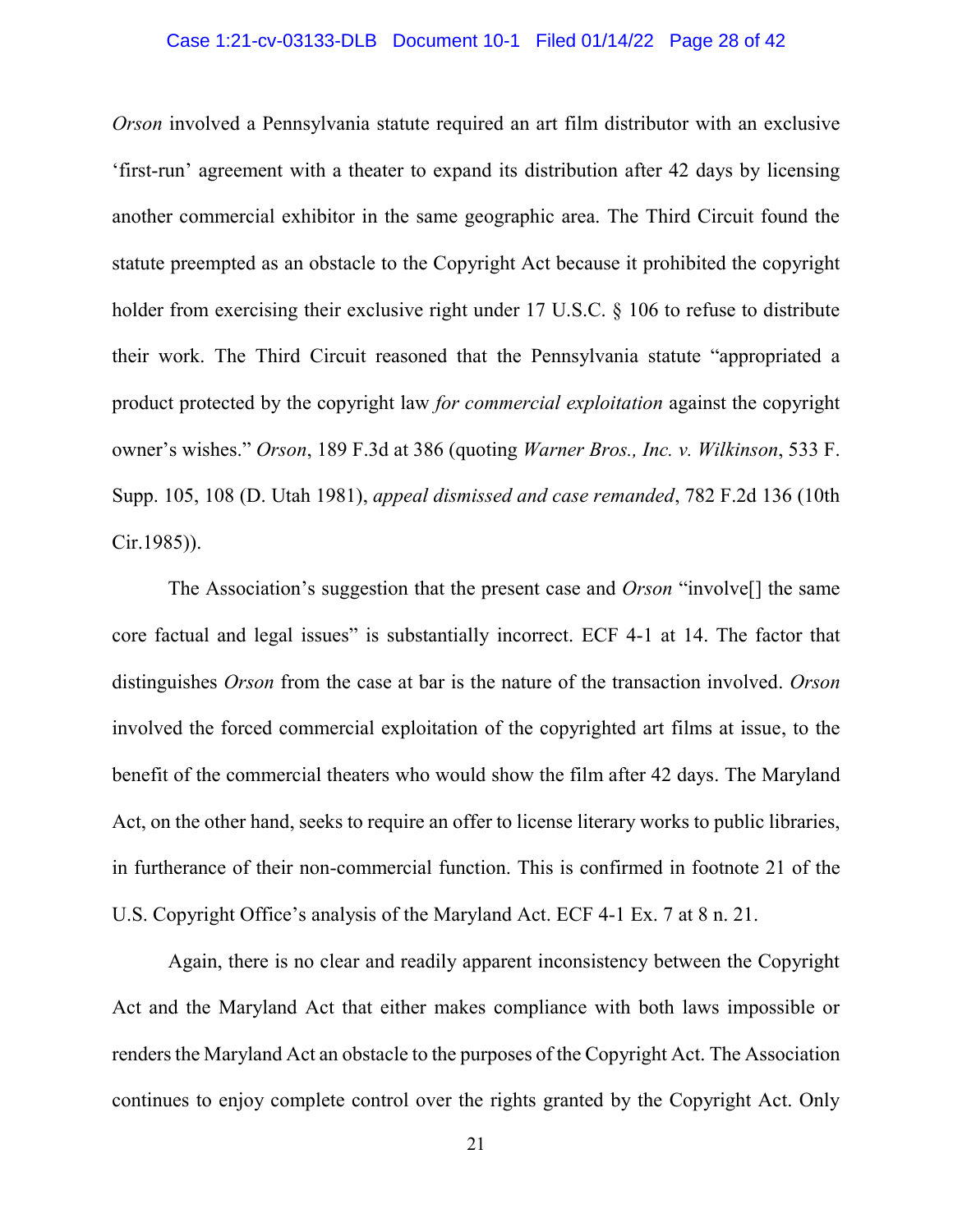### Case 1:21-cv-03133-DLB Document 10-1 Filed 01/14/22 Page 29 of 42

when the publisher makes the decision to license the electronic literary product to the Maryland public does the Maryland Act step in—for the sake of public libraries and their patrons—to require an offer of the same product to Maryland public libraries on reasonable terms. "The copyright law, like the patent statutes, make reward to the owner a secondary consideration." *Allied Artists I*, 496 F. Supp. at 446 (internal quotation omitted). But, when a publisher elevates its own reward to the detriment of the public, the state has a legitimate interest in remedying the situation. Maryland decided to remedy such a situation and chose a remedy that is fully consistent with the purpose of copyright.

### **B. The Association Has Not Shown That It Will Suffer Irreparable Harm in the Absence of Preliminary Relief.**

"A plaintiff seeking a preliminary injunction must demonstrate that irreparable injury is likely in the absence of preliminary relief. Mere possibility of harm is not enough." *Poder in Action v. City of Phoenix*, 481 F. Supp. 3d 962, 978 (D. Ariz. 2020) (quotation omitted). It is true that "where Plaintiff's constitutional rights are being violated, there is a presumption of irreparable harm." *Stinnie v. Holcomb*, 355 F. Supp. 3d 514, 532 (W.D. Va. 2018); *See Just Puppies, Inc. v. Frosh*, 2021 WL 4594630, at 21 (D. Md. Oct. 6, 2021) (citing *Leaders of a Beautiful Struggle v. Baltimore Police Dep't* ("*Leaders*"), 2 F.4th 330, 346 (4th Cir. 2021)). But the Association "cannot meet [its] burden of establishing a likelihood of irreparable harm simply by noting that [it is] raising a preemption challenge. More is required." *Poder*, 481 F. Supp. 3d at 979. The Court in *Poder* thus rejected the same argument that the Association makes here, namely, that "a likelihood of irreparable harm automatically arises in cases involving preemption challenges." *Id*.; *see* ECF 4 at 24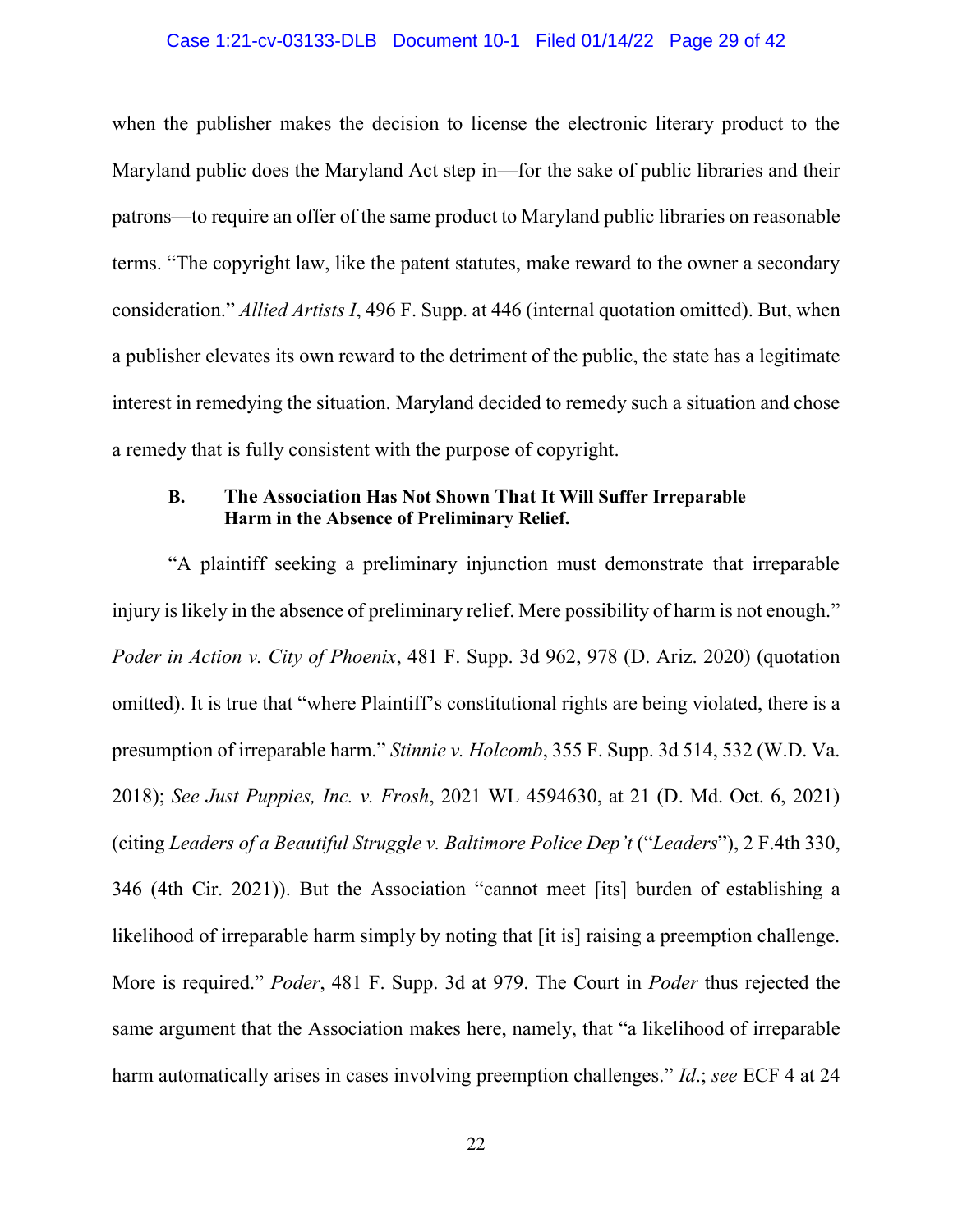#### Case 1:21-cv-03133-DLB Document 10-1 Filed 01/14/22 Page 30 of 42

("no further injury is needed[.]"). Instead, Courts "must carefully examine[] the practical effect the challenged policy would have on the plaintiffs, [and] assess[] whether that injury could be remedied retroactively by an award of damages." *Id*.

Any presumption of irreparable harm would be overcome by the facts here. The Association suggests that "forc[ing publishers] to enter into licensing agreements on involuntary and uneconomic terms mandated by the State of Maryland, will irreparably harm publishers." ECF 4-1 at 24. A contextual reading of the Maryland Act reveals that publishers will not be forced to enter into involuntary and uneconomic licensing agreements. When publishers offer to license their products to the Maryland public, all that is required is that they make an offer to license the same product to libraries on reasonable terms. The Maryland Act is modest and sets out terms in the license designed to protect authors and publishers. Ex. 2 at 3 (¶ 8) ("Libraries only request access to digital content at reasonable terms, which they have not been granted thus far.").

The Association's reliance on *Splitfish AG v. Bannco Corp.*, 727 F. Supp. 2d 461, 467 (E.D. Va. 2010), is misplaced. *Splitfish* involved the Bannco company essentially copying the Nabon Corporation's programming code wholesale and marketing their own product using this code, thereby depriving Nabon of exclusive rights under 17 U.S.C. § 106. 727 F.Supp.2d at 462-64. In other words, Bannco's wholesale distribution of Nabon's copyrighted work, "particularly . . . [where] the plaintiffs have not licensed the use of the copyrighted code in any third party's devices," posed a threat to Nabon's right to exclude all others if it wishes. *Id*. at 467. To the contrary, the Maryland Act only applies to works that the Association has already elected to license to the Maryland public. "[C]opyright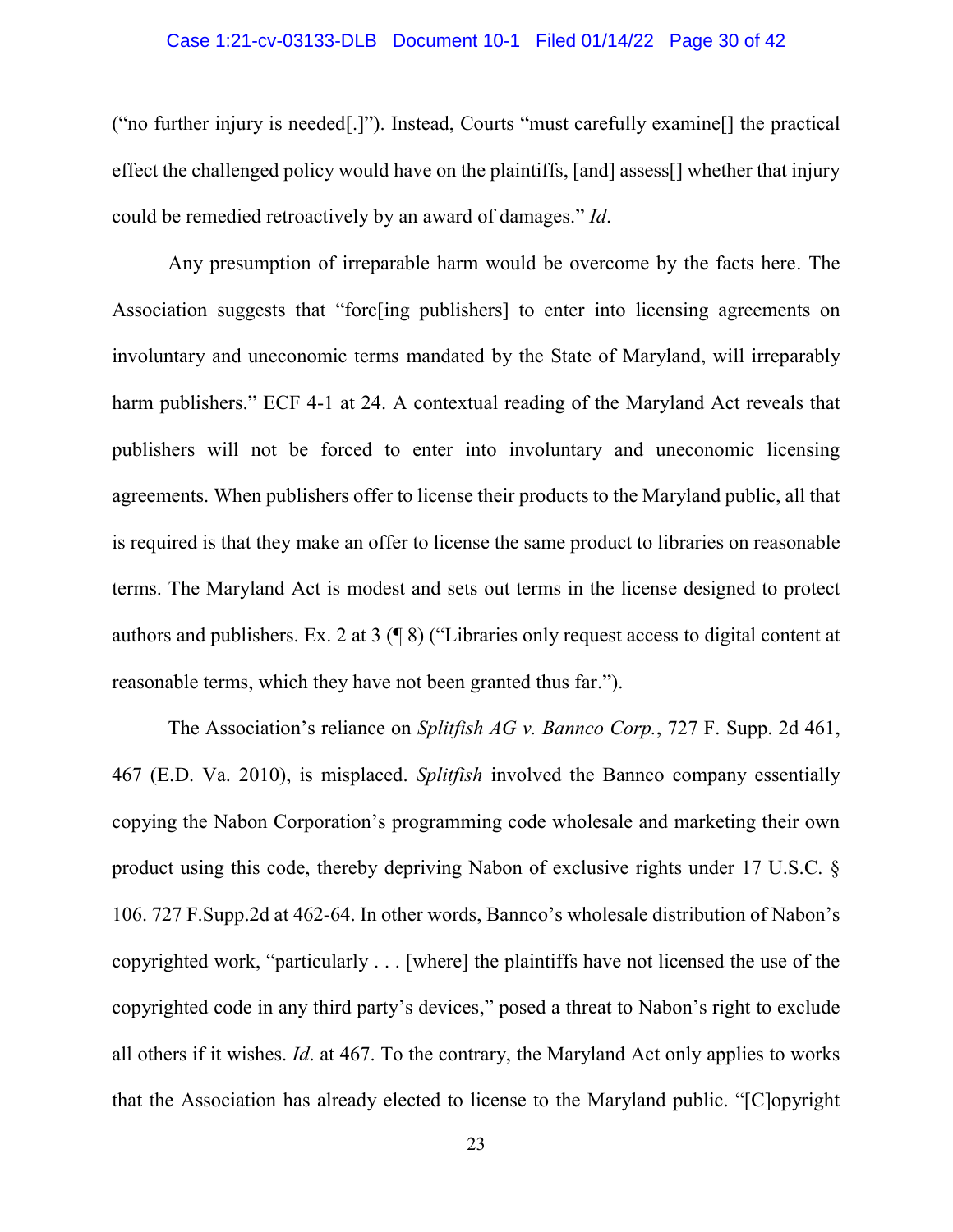#### Case 1:21-cv-03133-DLB Document 10-1 Filed 01/14/22 Page 31 of 42

law does not give . . . blanket authority to license (or refuse to license) its intellectual property as it sees fit. A copyright does not give its holder immunity from laws of general applicability . . . ." *United States v. Microsoft Corp.*, No. CIV. A. 98-1232-TPJ, 1998 WL 614485, at \*15 (D.D.C. Sept. 14, 1998).

"Irreparable harm is traditionally defined as harm for which there is no adequate legal remedy, such as an award of damages." *Poder*, 481 F. Supp. 3d at 978. The theorized harm ultimately translates to a loss of revenue, which can be retroactively cured through monetary damages, as the Association seemingly confirms. ECF 4-1 at 24 ("[The Maryland Act] will irreparably harm publishers, their businesses, and the value of their works."). More importantly, the Association acknowledges that its members have the ability to negotiate terms for e-books to public libraries without harm: "Libraries play an important role in the publishing ecosystem by promoting literacy and connecting readers to books, as publishers have always recognized. Publishers compete vigorously with one another to craft ever-more innovative and responsive relationships and agreements with libraries, just as they do with retail partners." ECF 1 at 20 (¶ 65). The publishers demonstrate that they can agree on reasonable terms to license digital literary products to public libraries, as evidenced by increasing e-book holdings for libraries. In Fiscal Year 2020, Maryland libraries held 4,733,755 e-books and saw a 31% increase in customer access to digital materials. Ex. 7 at  $2 \times 3$ .

In light of publishers' demonstrated ability to work with libraries to make electronic materials available to the public, the Association's assertion of harm is purely theoretical. But such theoretical harms are "generally insufficient in the preliminary-injunction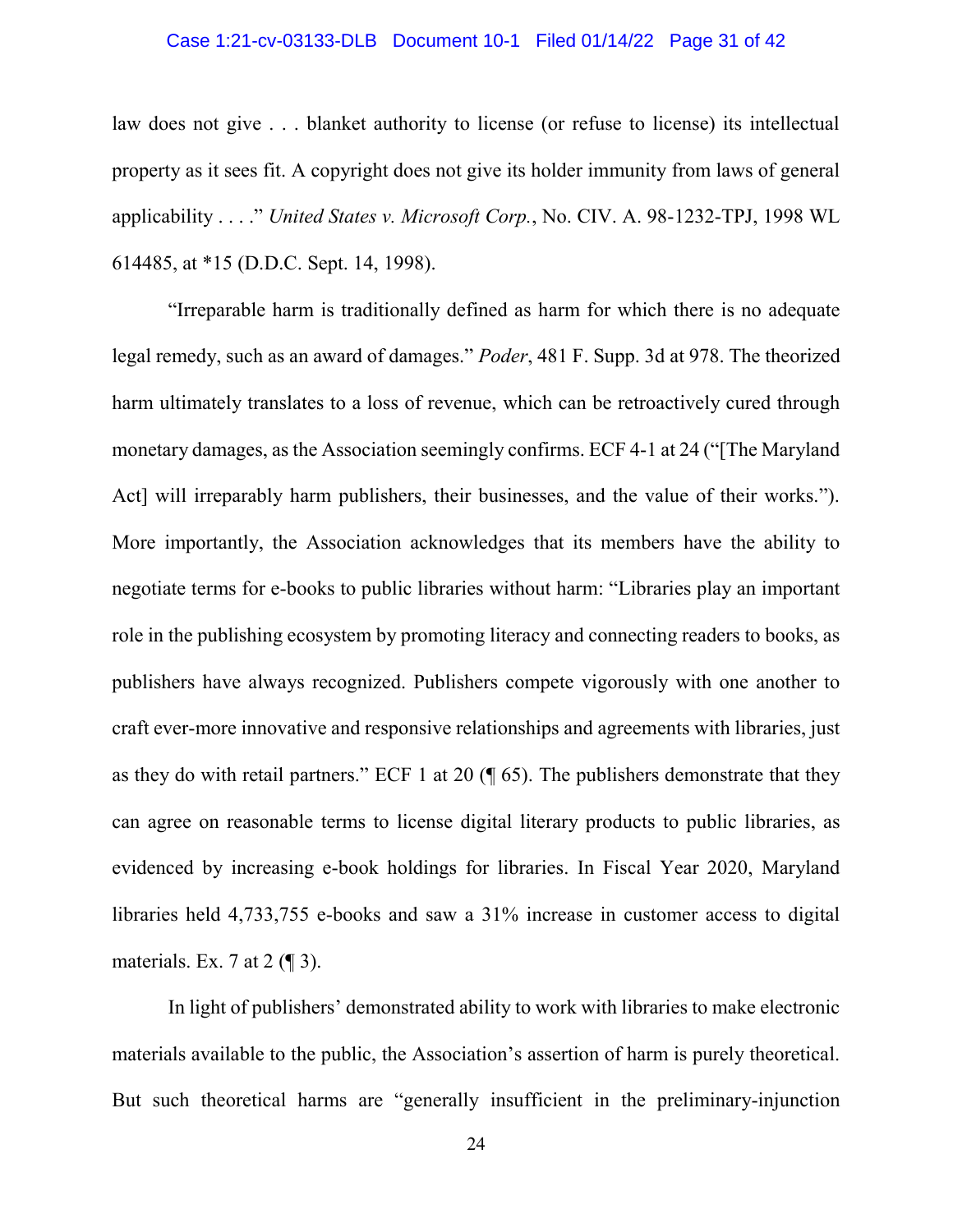context." *Poder*, 481 F. Supp. 3d at 983. The Association suggests it will suffer irreparable harm because the Maryland Act interferes with publishers' "business decisions", including the decision "whether to distribute specific works and the terms of such distributions, including timing, quantity, and price." ECF 4-1 at 24. But the library-publisher relationship is necessarily symbiotic: publishers benefit from the taxpayer dollars that libraries use to access their literary works, while publishers provide access to the works that library patrons will enjoy.

### **C. The Association Has Not Shown that the Balance of Equities Is in Its Favor and that Injunction Is in the Public Interest.**

The Association has failed to show that the balance of equities tips in its favor, and that injunction is in the public interest. "[T]he balance of the equities and the public interest . . . "merge when the Government is the opposing party[.]" *Antietam Battlefield KOA v. Hogan*, 461 F. Supp. 3d 214, 242 (D. Md. 2020), *appeal dismissed*, No. 20-1579, 2020 WL 6787532 (4th Cir. July 6, 2020). Equitable access to electronic literary products for library lending is critical for fulfilling the purpose of libraries and realizing the public benefits that they bestow, particularly for older adults, children, people with disabilities, and people in rural areas. Ex. 2 at  $2 \left( \P 6 \right)$ .

The Maryland Act is a modest and reasonable solution to the current imbalance between publishers and public libraries to protect the public and library patrons from present and future harm. As the Act's House sponsor, Delegate Kathleen Dumais, explained, "this bill aims to be pro-reader, not anti-publisher." *See* Ex. 4 at 1. By contrast, enjoining the Maryland Act would perpetuate an inequitable "status quo" that, as applied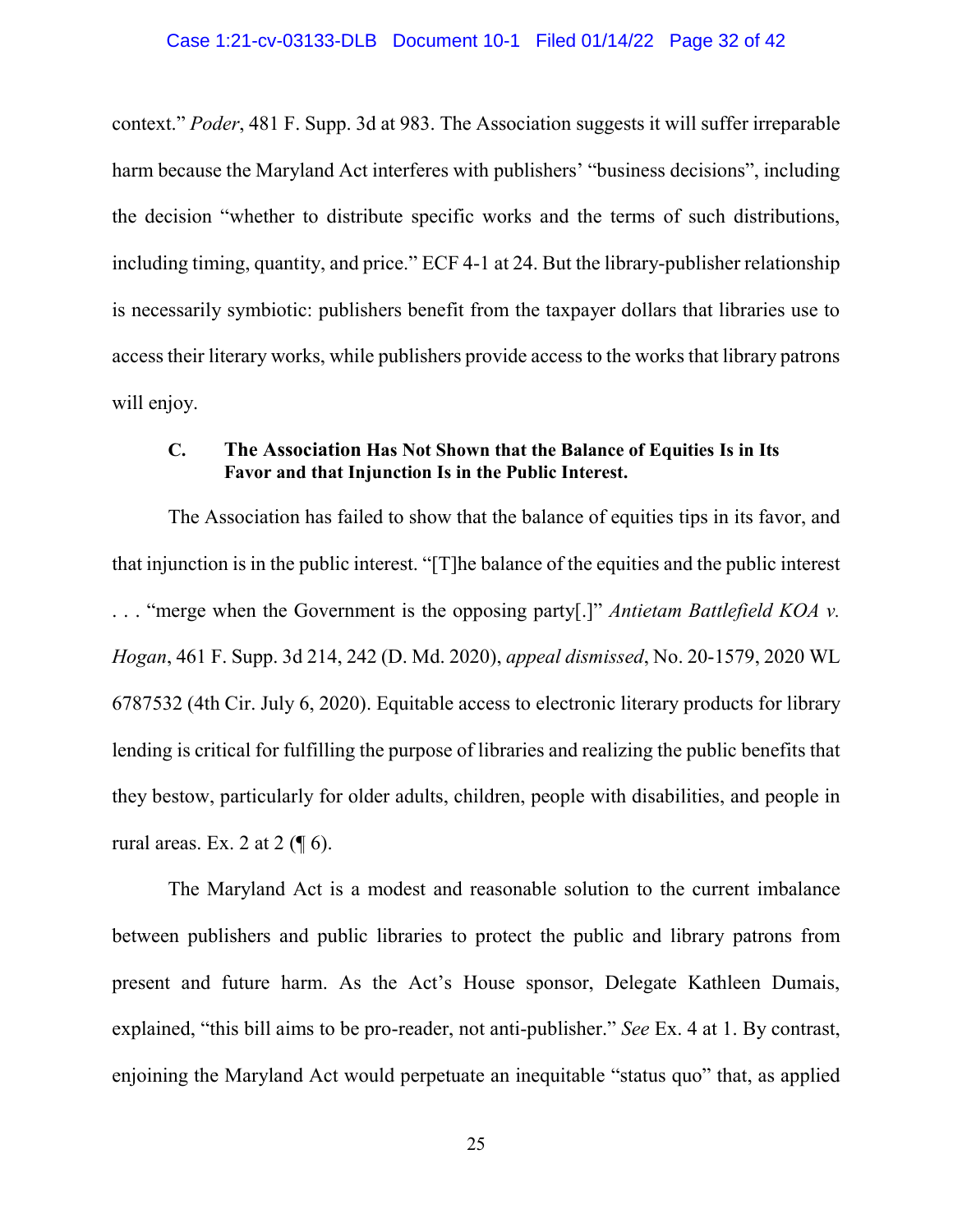#### Case 1:21-cv-03133-DLB Document 10-1 Filed 01/14/22 Page 33 of 42

to electronic literary products, upsets the centuries-old tradition of library access and does so solely to improve the publishers' bottom line. The higher cost and lower duration of access relative to consumers is "neither reasonable nor sustainable for the public library or the taxpaying public." Ex. 2A at 2.

Second, the Association argues that preliminary relief will prevent harm to the public, but the only tangible effect of enjoining the Act would be to allow those publishers who engage in discriminatory pricing and other unfair trade practices to continue to do so, and at the *public's* expense. ECF 4-1, Declaration of Maria Pallante, at ¶ 22. And an injunction would mean that public libraries and their patrons would continue to be denied digital literary content on reasonable terms. The ability of libraries and their patrons to access these electronic literary products—to fulfill their purpose of providing *equitable* access to information *to the public*—is more critical now than ever due to increased demand in light of both the digital revolution and the COVID-19 pandemic. Ex. 2A at 1-2. The greatest hardship, as noted by Michael Blackwell, would likely be experienced by older Americans and people with disabilities:

Industry licensing practices weigh most heavily on those in straightened economic circumstances, including the poor and print disabled, who cannot afford to purchase licenses for ebooks. Full texts of digital materials are essential for people with visual impairments or a reading disability. Many people with physical disabilities, who cannot manipulate print materials rely on libraries having the digital materials available for their use and equal access.

Ex. 1 at 4-5  $(\P 5(e))$ .

The financial burden faced by public libraries is felt by the taxpayers whose taxes pay for the funding of libraries. The digital revolution enabled publishers to develop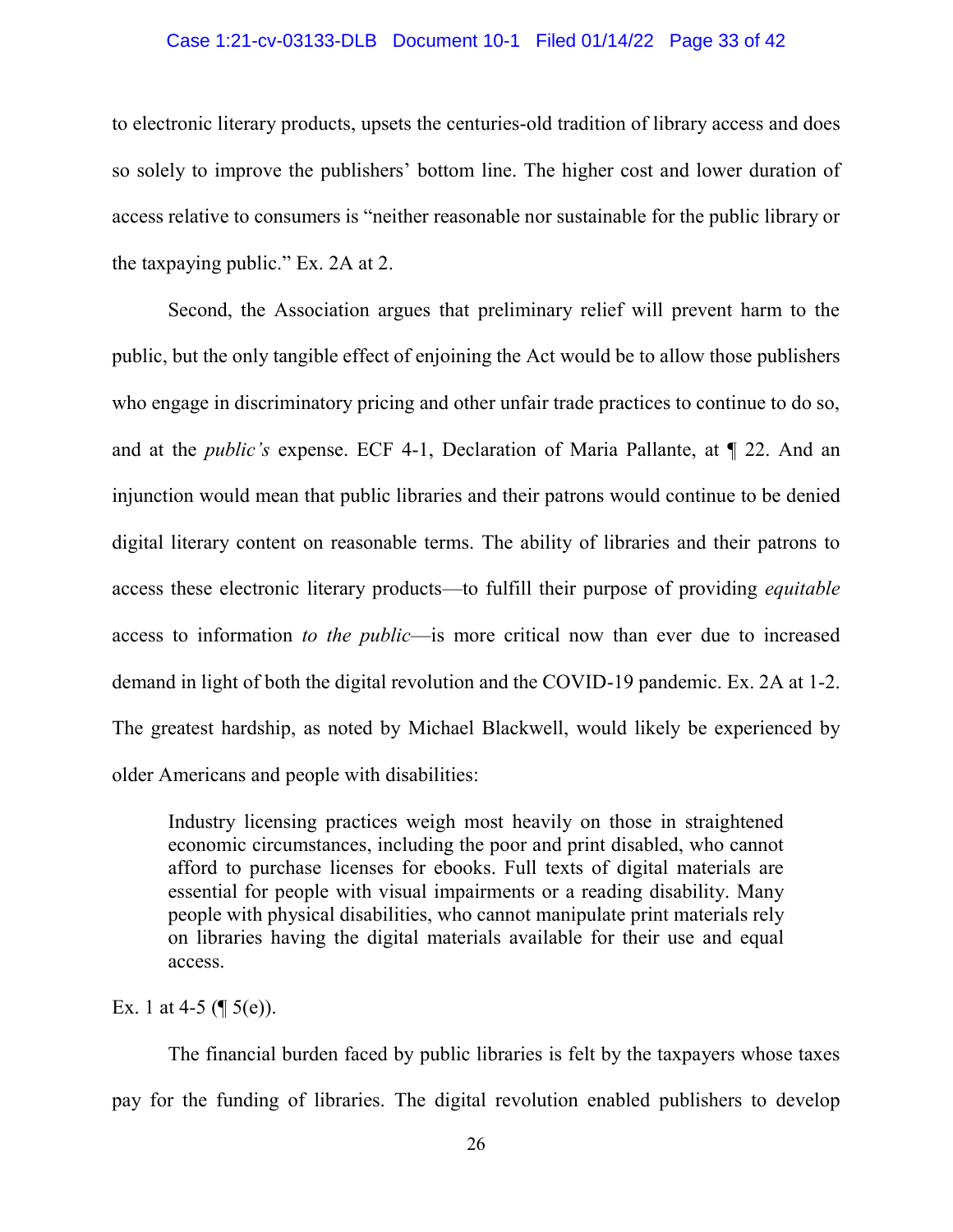#### Case 1:21-cv-03133-DLB Document 10-1 Filed 01/14/22 Page 34 of 42

licensing models that are in some cases problematic, unfair, and far costlier for libraries. Ex. 7 at 2 (¶ 4). Simultaneously, various forms of embargoing have limited the availability of titles to libraries. Ex. 7 at 3 (¶ 5). With the barriers that some publishers have created with regard to fair access to electronic literary works for libraries and their patrons, the Maryland Act is a reasonable statute carefully and deliberately designed to balance the playing field, for the benefit of the Maryland public. "Thus libraries—and therefore library users—should not be excluded from a class of materials (digital), especially for those community members who cannot afford to purchase their own digital content and solely rely on libraries for access." *See* Ex. 2 at 3 (¶ 7). Alan Inouye, the Senior Director of Public Policy & Government Relations for the American Library Association, summarizes the public interest concerns at issue:

Libraries and their associations are prepared to negotiate in good faith to reach terms that are acceptable to all parties. Enforcement actions are the last, and least desirable, resort. However, as with print materials, libraries must be accorded with the ability to acquire digital materials under reasonable terms when such materials are offered to the public. Such ability is fundamental to the functioning of a library to serve its community—and especially our fellow residents who need help the most because they have modest means.

Ex. 2 at 5  $($ | 15).

The facts here are distinguishable from *Leaders* and *National City Bank of Indiana v. Turnbaugh*, 367 F.Supp.2d 805, 822 (D. Md. 2005), *aff'd sub nom. National City Bank of Indiana v. Turnbaugh*, 463 F.3d 325 (4th Cir. 2006) as cited by the Association. In *Leaders*, the court was faced with balancing the Baltimore City Police Department's interest in policing using mass aerial surveillance with individuals' Fourth Amendment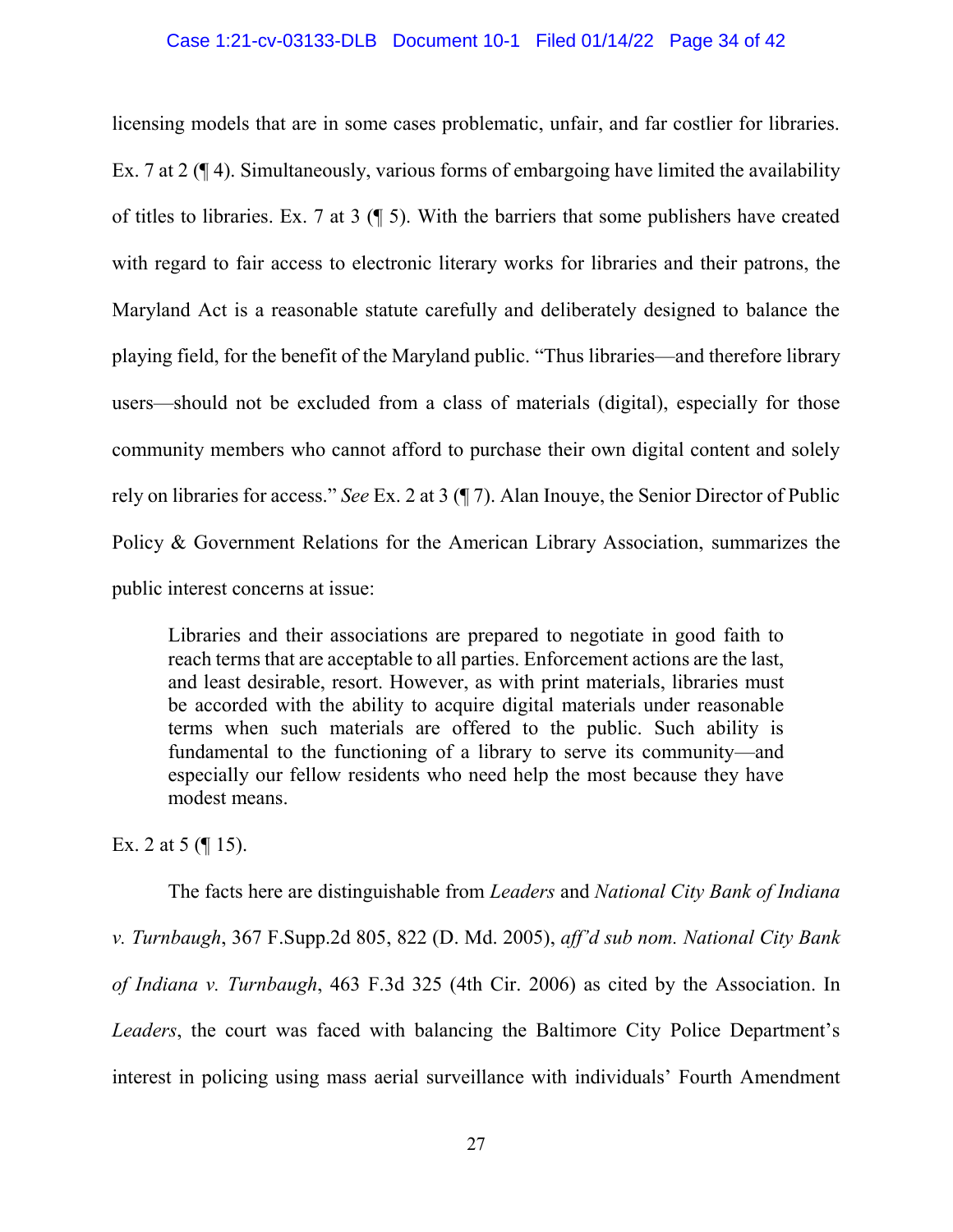#### Case 1:21-cv-03133-DLB Document 10-1 Filed 01/14/22 Page 35 of 42

rights against unreasonable searches and seizures. Hanging in the balance of *Leaders* was individual liberty. Here, by contrast, the tension is between publishers' profits and public libraries' goal of providing literature and information to all Marylanders, many of whom do not have the means to access these important works in the commercial marketplace. And in *National City,* the court did not reach the balance of equities, because the parties reached an agreement on preliminary injunction before the motion was heard, and the remainder of the case was decided on other factors. Neither case supports preliminary relief here.

## **II. THE MARYLAND ACT DOES NOT VIOLATE THE DORMANT COMMERCE CLAUSE OF THE U.S. CONSTITUTION.**

Plaintiff alleges that the Act violates the dormant Commerce Clause of the U.S. Constitution, ECF 1 at 27-28 (¶¶ 94-102), but it abandons that claim for purposes of its request for preliminary relief, ECF 4-1 at 2, n. 1. And for good reason. The dormant Commerce Clause is principally aimed at "prevent[ing] the States from adopting protectionist measures and thus preserves a national market for goods and services." *Just Puppies*, 2021 WL 4594630 at 29 (citing *Tennessee Wine & Spirits Retailers Assoc. v. Thomas*, 139 S. Ct. 2449, 2459 (2019)); *see also, e.g.*, *Colon Health Ctrs. of Am., LLC v. Hazel ("Hazel II")*, 813 F.3d 145, 152, 156 (4th Cir. 2016). As discussed below, the Act does not discriminate against interstate commerce or "unjustifiably burden" it in any way. *Brown v. Hovatter,* 561 F.3d. 357, 363 (4th Cir. 2009).

Courts apply "a two-tiered approach for determining whether state law violates the dormant Commerce Clause. *Just Puppies*, 2021 WL 4594630 at 29. First, a court must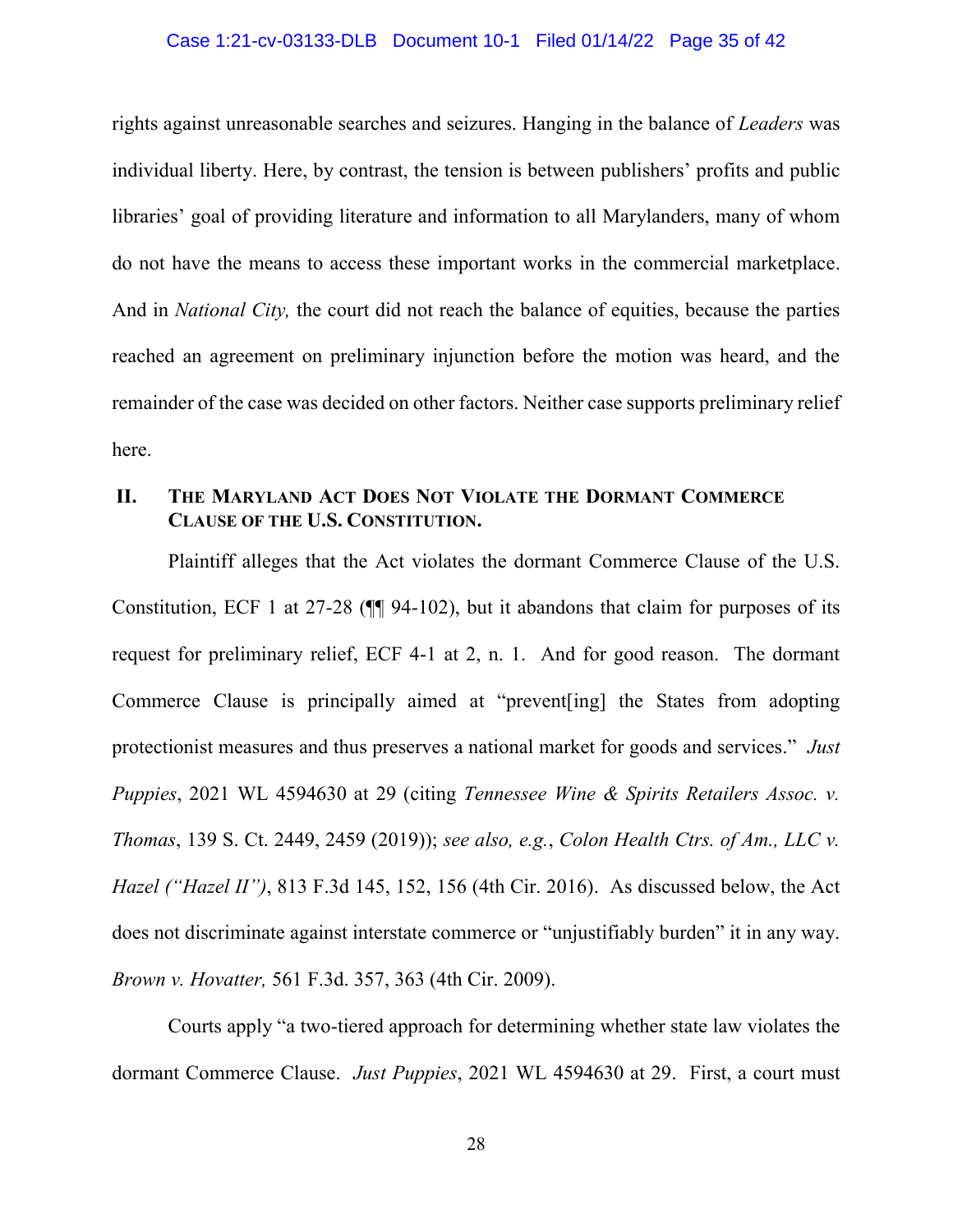#### Case 1:21-cv-03133-DLB Document 10-1 Filed 01/14/22 Page 36 of 42

"ask whether the challenged law discriminates against interstate commerce." *Id.* (citing *Department of Revenue of Ky. v. Davis*, 553 U.S. 328, 338 (2008)); *see Sandlands C&D LLC v, County Of Horry*, 737 F.3d 45, 51 (4th Cir. 2013). In the context of the dormant Commerce Clause, discrimination "simply means differential treatment of in-state and outof-state economic interests that benefits the former and burdens the latter." *Just Puppies*, 2021 WL 4594630 at 29 (citing *Oregon Waste Systems, Inc. v. Department of Envtl. Quality of State of Oregon*, 511 U.S. 93, 99 (1994)). That is plainly not the case here. The Maryland Act treats all publishers alike, whether they are located in Maryland or elsewhere.

Under the second tier of analysis, a law that does not discriminate against interstate commerce but places "incidental burdens" on interstate commerce is subject to the balancing test established in *Pike v. Bruce Church, Inc.*, 397 U.S. 137 (1970). *Hazel II*, 813 F.3d at 155 (citing *Sandlands C&D*, 737 F.3d at 53). "Under *Pike* balancing, a court must uphold the challenged law if it 'regulates even-handedly to effectuate a legitimate local public interest . . . unless the burden imposed on such commerce is clearly excessive in relation to the putative local benefits.' " *Just Puppies*, 2021 WL 4594630 at 31 (quoting *Pike*, 397 U.S. at 142)*.* Plaintiffs bear the burden of showing that the burden on interstate commerce outweighs the putative local benefits, *id*. at 38, and the court evaluates those benefits under the deferential rational basis standard of review. *Colon Health Centers of America v. Hazel*, 733 F.3d 535, 545 (4th Cir. 2013) ("*Hazel I*") (citing *Yamaha v. Jim's Motorcycle*, 401 F.3d. 560, 569 (4th Cir. 2005)). The Maryland Act easily meets this standard.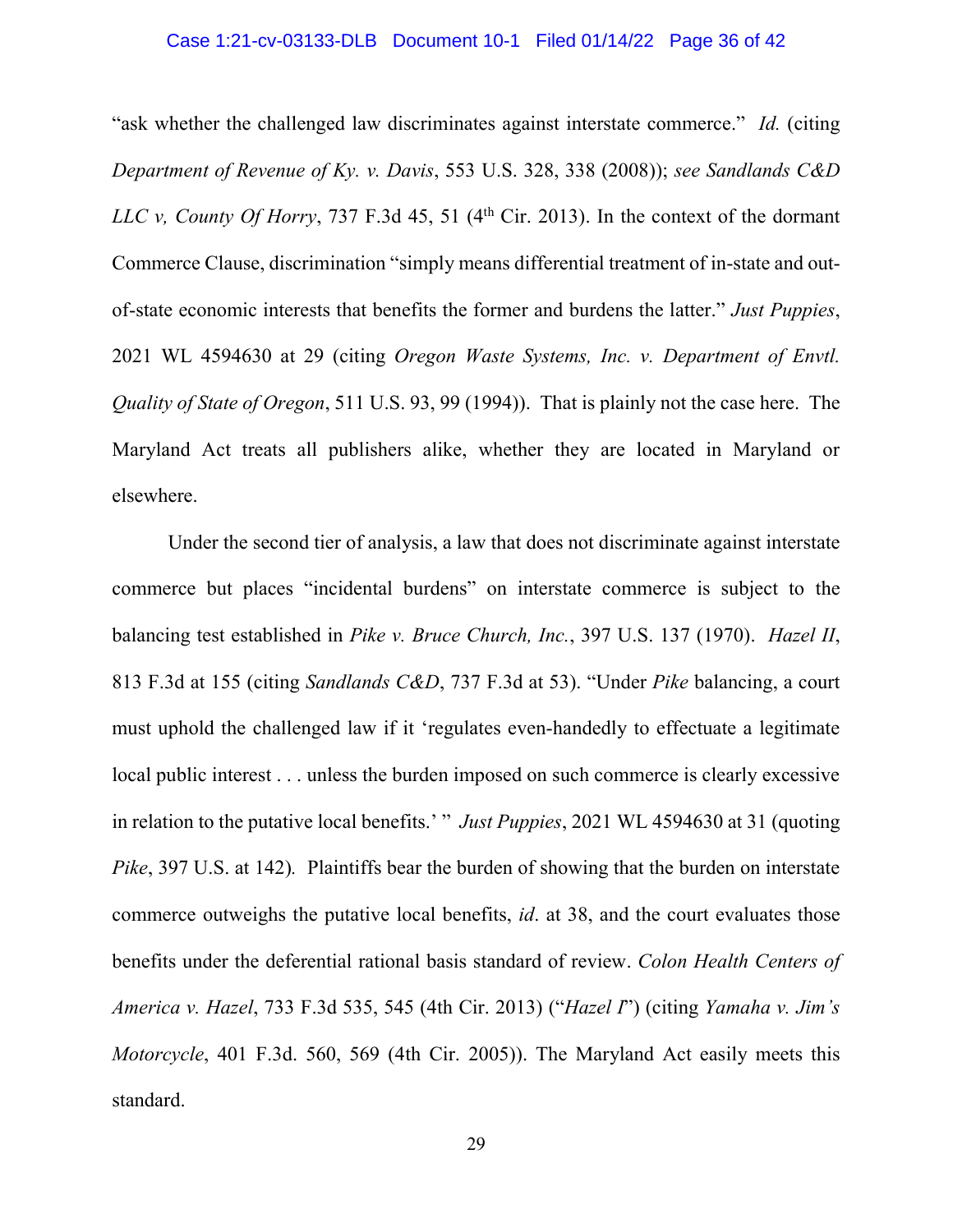#### Case 1:21-cv-03133-DLB Document 10-1 Filed 01/14/22 Page 37 of 42

The only obligation that the Act imposes on publishers is that they offer to license electronic literary products to public libraries on reasonable terms at the same time that they offer those products to the general public. Educ. § 23-702. The Act even-handedly addresses licensing of electronic literary products from both in-state and out-of-state publishers. The Association has failed to show that the Maryland Act creates any burden on interstate commerce, let alone one that is "clearly excessive." Thus, there is no cognizable constitutional burden on the Association and no factual support for its claim that the alleged burden is excessive in relation to the obvious local benefits that public libraries provide.

## **III. THE MARYLAND ACT DOES NOT VIOLATE THE DUE PROCESS CLAUSE OF THE U.S. CONSTITUTION**

There is similarly no merit to the Association's claim that the Maryland Act is unconstitutionally vague or overbroad. ECF 1 at 29-30 (¶¶ 103-110). The Association alleges that three aspects of the Act are vague—the phrase "reasonable terms" is not sufficiently defined; it is not clear what the term "public libraries in the State" means; and the standards for enforcement invite arbitrary enforcement. As with its Commerce Clause claim, the Association again leaves this claim out of its motion for preliminary relief for good reason, as it does not withstand even minimal scrutiny.

### **A. The Phrase "Reasonable Terms" Is Not Unconstitutionally Vague.**

The Maryland Act uses the term "reasonable" to describe the terms to be negotiated in the licenses between publishers and public libraries. This is well within constitutional boundaries. The term "reasonable" is "one of those protean words that resists specification.

30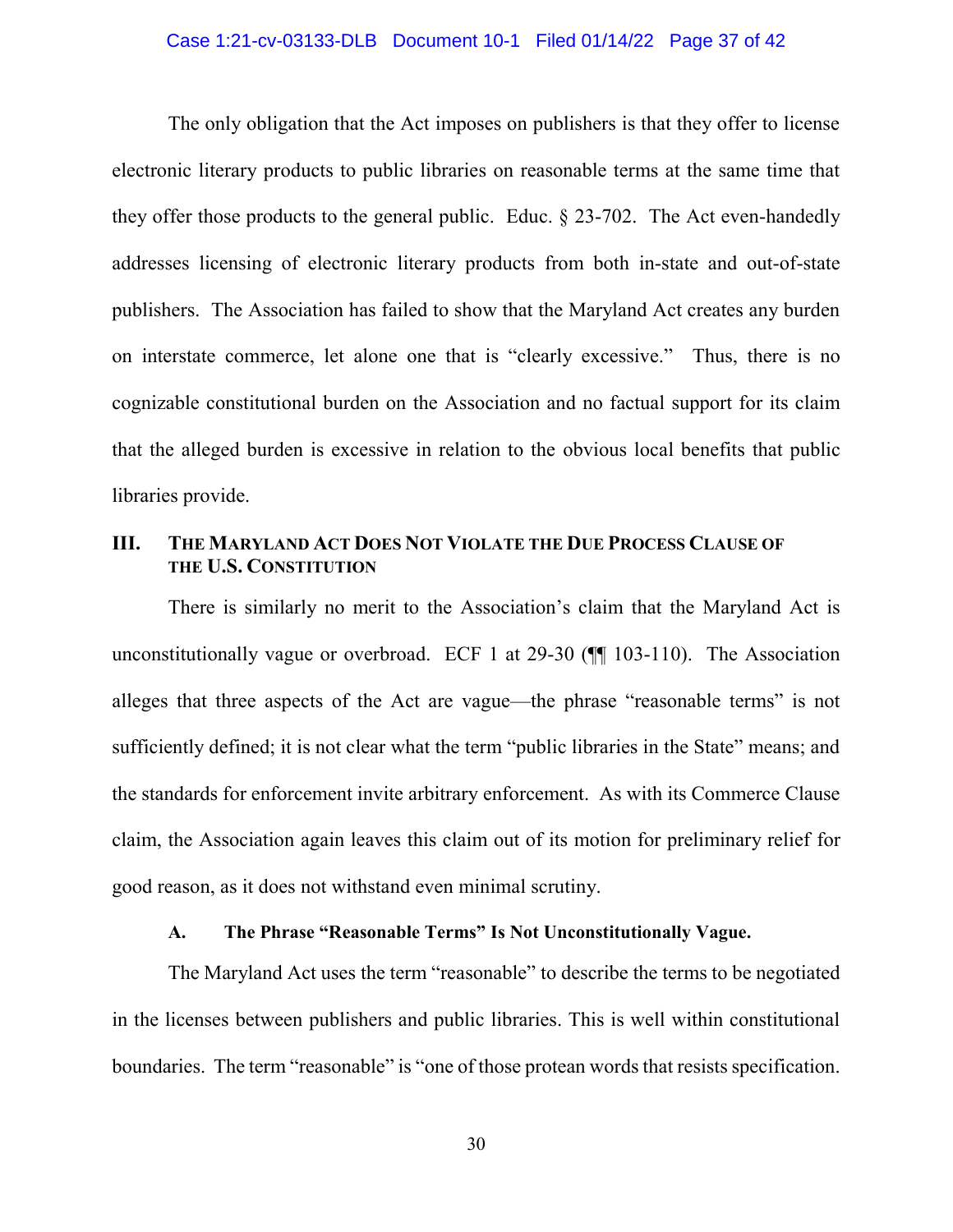#### Case 1:21-cv-03133-DLB Document 10-1 Filed 01/14/22 Page 38 of 42

It is ubiquitous in statutes and regulations, designed for the protection of people who otherwise would be beset by petty bureaucratic demands." *United States v. Johnson*, 911 F.3d 849, 854 (7th Cir. 2018) (holding that the word "reasonable" is not impermissibly vague even in situations governed by the First Amendment and in criminal law) (citing *Thomas v. Chicago Park District*, 534 U.S. 316, 324 (2002)). "Reasonable terms" can be used to describe the "use, character, and cost of service" in an agreement so as to place the parties upon a "plane of equality in respect of benefits and burdens." *United States v. Terminal R.R. Ass'n of St. Louis*, 224 U.S. 383, 411 (1912). Particularly in the business regulation context, the word "reasonable" is nowhere near the line of constitutional vulnerability.

But the Maryland Act does not simply use the term "reasonable"; it goes on to give examples of the "reasonable terms" that negotiated licenses might contain: (1) a limitation on the number of users a public library may simultaneously allow to access an electronic literary product; (2) a limitation on the number of days a public library may allow a user to access an electronic literary product; and (3) the use of technological protection measures that would prevent a user from both maintaining access to an electronic literary product beyond the access period specified in the license and allowing other users to access an electronic literary product. Educ. § 23-702(a). Conversely, subsection (c) of § 23-702 provides an example of a term that is *not* reasonable—a limitation on the number of electronic literary product licenses a public library may purchase on the same date the electronic literary product license is made available to the public. The Association's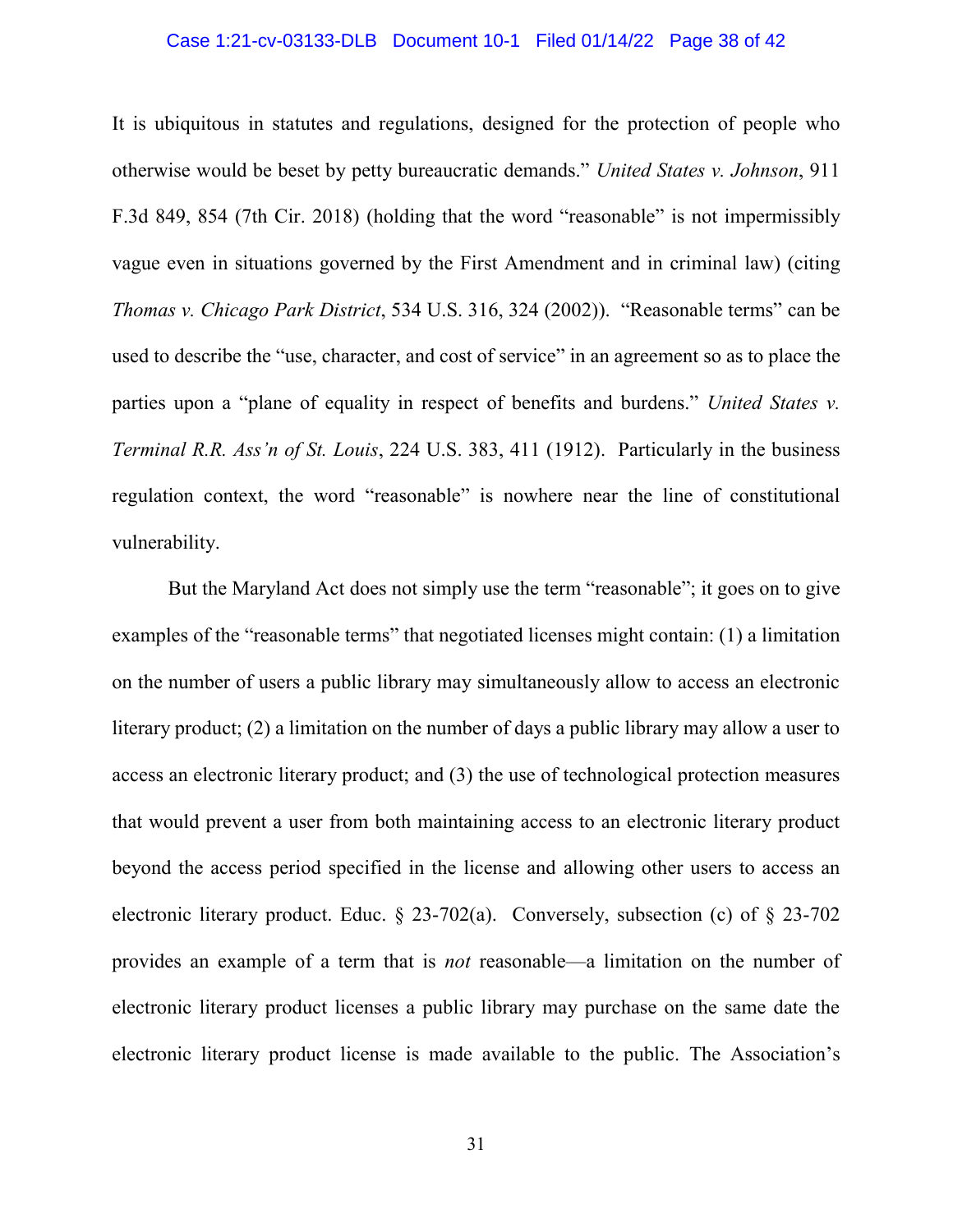members cannot seriously complain that they cannot tell what is expected of them under the Act's provisions.

## **B. Public Libraries in the Act are the City and County Public Libraries.**

Nor is the Act's reference to "public libraries in the State" vague, as the Association claims. ECF 1 at 29 ( $\parallel$  106). The phrase "public libraries in the State" in Educ. § 23-702 is unambiguous within the context of the statutory scheme and means the public libraries in the Maryland counties. Reasonable statutory interpretation must account for both the specific context in which language is used and the broader context of the statute as a whole. *Utility Air Regulatory Group v. E.P.A*., 573 U.S. 302, 321 (2014) (internal citations omitted); *see also United States v. Ide*, 624 F.3d 666, 668 (4th Cir. 2010). The Maryland Act is placed within the context of Title 23 of the Education Article, which applies only to public libraries in the counties. Title 23, subtitle 5 establishes the process for funding public libraries and employee retirement; subtitle 6 governs public library personnel collective bargaining in Howard County; and subtitle 7 governs collective bargaining in Baltimore County. The Association even acknowledges that the Maryland Act applies to Maryland public libraries. ECF No. 1 at 12-13 (¶¶ 40, 41). There is no plausible alternative construction that §§ 23-701 and 23-702 refer to anything other than the public libraries in the Maryland counties.

## **C. The Act Relies Upon the Maryland Consumer Protection Act for Enforcement.**

The enforcement standards of the Maryland Act are not nebulous and the penalties are sufficiently defined. ECF No. 1 at 29 (¶¶ 107-108). The Maryland Act is enforced under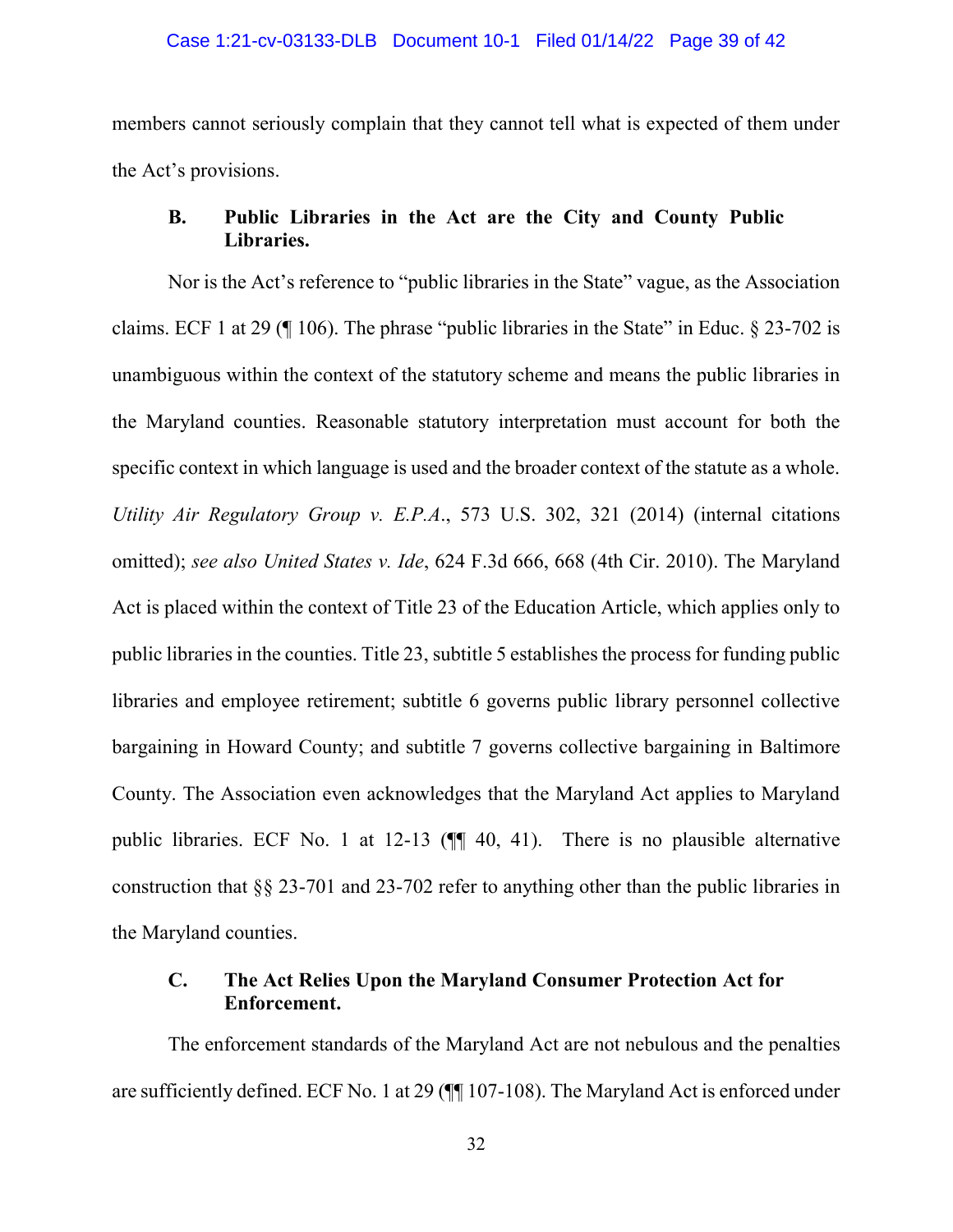#### Case 1:21-cv-03133-DLB Document 10-1 Filed 01/14/22 Page 40 of 42

the Maryland Consumer Protection Act (MCPA). A violation of the Maryland Act "shall constitute an unfair, abusive, or deceptive trade practice and is subject to enforcement in accordance with Title 13, Subtitle 4 of the Commercial Law Article." Educ. § 23-702(d).

After a complaint is filed, the due process afforded under the MCPA is specific and well-established, as set out in Title 13 of the Commercial Law Article. There must be sufficient sworn testimony to support each violation. *Smith v. Attorney General of Maryland*, 46 Md. App. 86, 88-9 (1980). Before any penalty is issued under Commercial Law  $\S$ § 13-410 or 411, the detailed and specific due process includes investigation, Com. Law § 13-401, opportunity for conciliation, *id.* § 13-402, a public hearing, *id.* § 13-403, and arbitration, *id.* § 13-404. The proof for a civil penalty must be by a preponderance of the evidence. Com. Law § 13–404(b)(i); *see also Devine Seafood v. Attorney General*, 37 Md. App. 439, 444 (1977), *cert. dismissed*, 282 Md. 482 (1978). For a criminal penalty, proof must be beyond a reasonable doubt. *Klein v. State,* 52 Md. App. 640, 645-46 (1982).

These are familiar principles and they have been applied few decades under the MCPA. There is nothing nebulous or unspecific about the process, and the mere fact that differences of opinion might arise at the margins does not make the Maryland Act unconstitutionally vague. *Martin v. Lloyd*, 700 F.3d at 137 (internal citations omitted); *see also United States v. Williams,* 553 U.S. 285, 305-06 (2008) (noting that close cases can be imagined under virtually any statute).

#### **CONCLUSION**

For the reasons set forth herein, the State requests that the Association's Complaint as to all four counts be dismissed, and the Association's Motion for Preliminary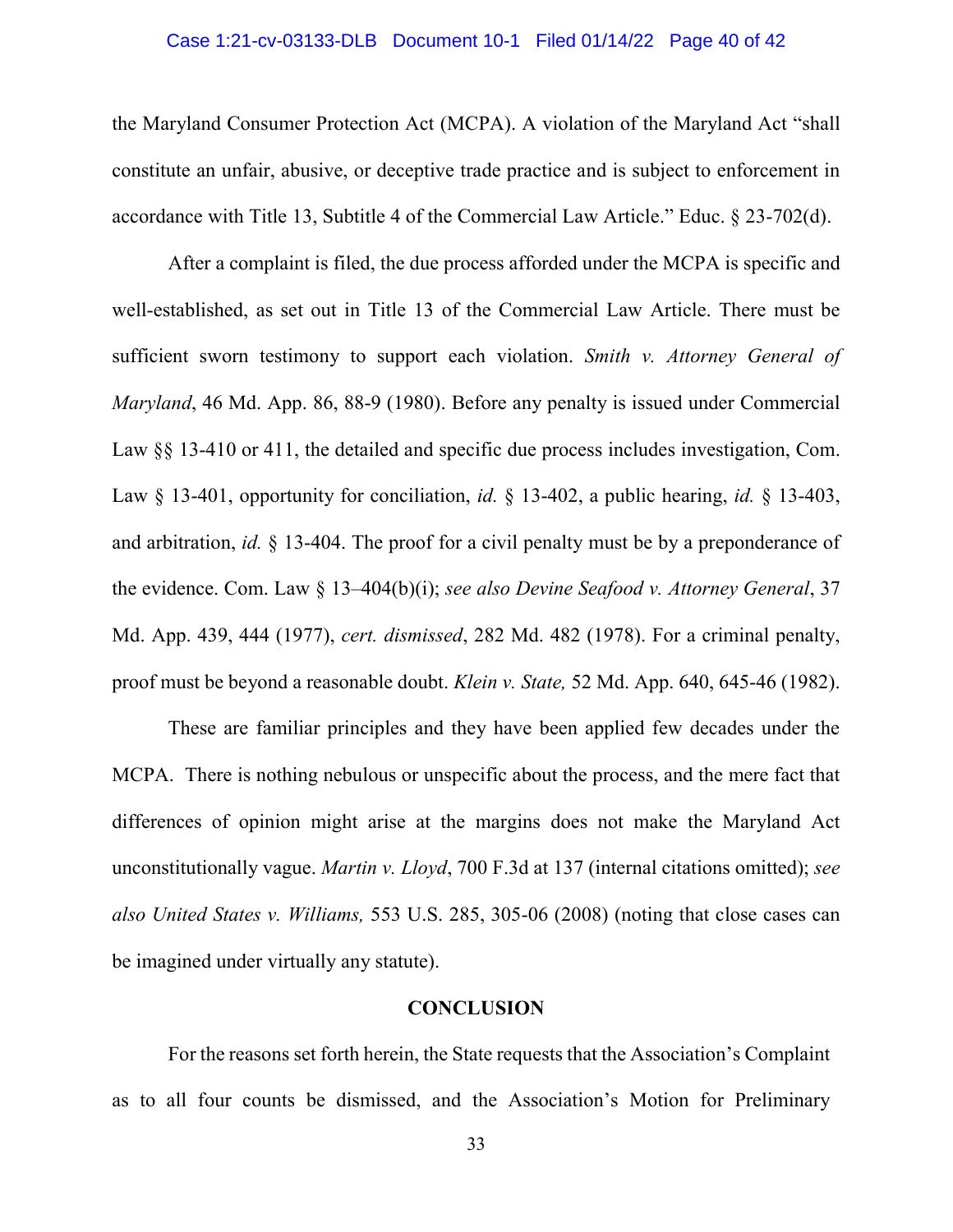Injunction be denied.

Respectfully submitted,

BRIAN E. FROSH Attorney General of Maryland

/s/ Elliott L. Schoen Elliott L. Schoen Assistant Attorney General Maryland State Department of Education Fed. Bar No.: 26210 eschoen@oag.state.md.us

/s/ Lynae Turner Polk Lynae Turner Polk Assistant Attorney General Maryland State Department of Education Fed. Bar No.: 13136 lpolk@oag.state.md.us

200 St. Paul Street, 19th Floor Baltimore, Maryland 21202 410-576-6460 (Phone) 410-576-6309 (Fax)